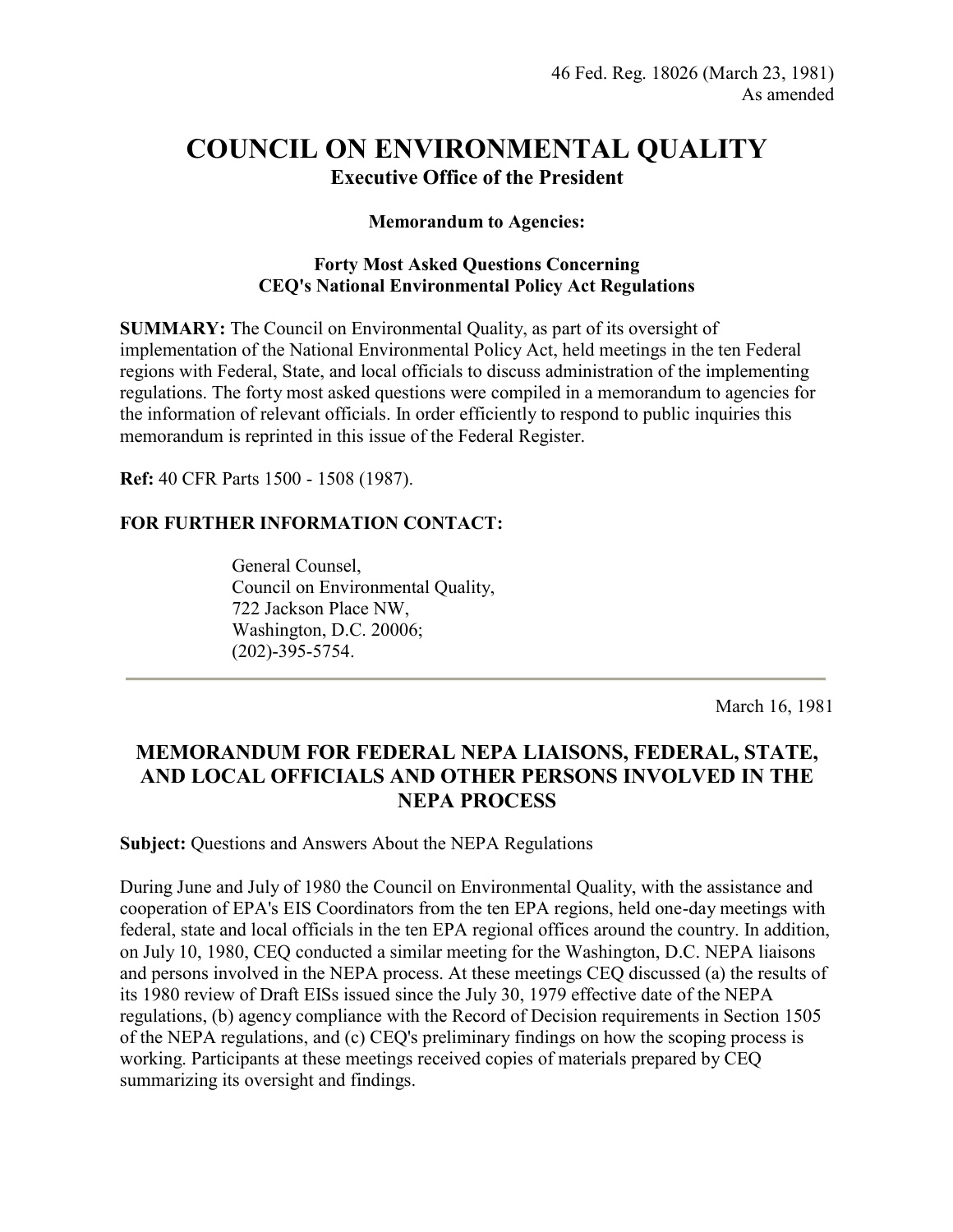These meetings also provided NEPA liaisons and other participants with an opportunity to ask questions about NEPA and the practical application of the NEPA regulations. A number of these questions were answered by CEQ representatives at the regional meetings. In response to the many requests from the agencies and other participants, CEQ has compiled forty of the most important or most frequently asked questions and their answers and reduced them to writing. The answers were prepared by the General Counsel of CEQ in consultation with the Office of Federal Activities of EPA. These answers, of course, do not impose any additional requirements beyond those of the NEPA regulations. This document does not represent new guidance under the NEPA regulations, but rather makes generally available to concerned agencies and private individuals the answers which CEQ has already given at the 1980 regional meetings. The answers also reflect the advice which the Council has given over the past two years to aid agency staff and consultants in their day-to-day application of NEPA and the regulations.

CEQ has also received numerous inquiries regarding the scoping process. CEQ hopes to issue written guidance on scoping later this year on the basis of its special study of scoping, which is nearing completion.

> NICHOLAS C. YOST General Counsel

# **Table of Contents**

- 1. [Range of Alternatives.](#page-2-0)
- 2. [Alternatives Outside the Capability of Applicant or Jurisdiction of Agency.](#page-2-1)
- 3. [No-Action Alternative.](#page-3-0)
- 4. [Agency's Preferred Alternative.](#page-4-0)
- 5. [Proposed Action v. Preferred Alternative.](#page-4-1)
- 6. [Environmentally Preferable Alternative.](#page-5-0)
- 7. [Difference Between Sections of EIS on Alternatives and Environmental Consequences.](#page-6-0)
- 8. [Early Application of NEPA.](#page-6-1)
- 9. [Applicant Who Needs Other Permits.](#page-7-0)
- 10. [Limitations on Action During 30-Day Review Period for Final EIS.](#page-8-0)
- 11. [Limitations on Actions by an Applicant During EIS Process.](#page-8-1)
- 12. [Effective Date and Enforceability of the Regulations.](#page-9-0)
- 13. [Use of Scoping Before Notice of Intent to Prepare EIS.](#page-9-1)
- 14. [Rights and Responsibilities of Lead and Cooperating Agencies.](#page-10-0)
- 15. [Commenting Responsibilities of EPA.](#page-12-0)
- 16. [Third Party Contracts.](#page-12-1)
- 17. [Disclosure Statement to Avoid Conflict of Interest.](#page-12-2)
- 18. [Uncertainties About Indirect Effects of A Proposal.](#page-13-0)
- 19. [Mitigation Measures.](#page-13-1)
- 20. [Worst Case](#page-14-0) Analysis. [Withdrawn.]
- 21. [Combining Environmental and Planning Documents.](#page-14-1)
- 22. [State and Federal Agencies as Joint Lead Agencies.](#page-15-0)
- 23. [Conflicts of Federal Proposal With Land Use Plans, Policies or Controls.](#page-16-0)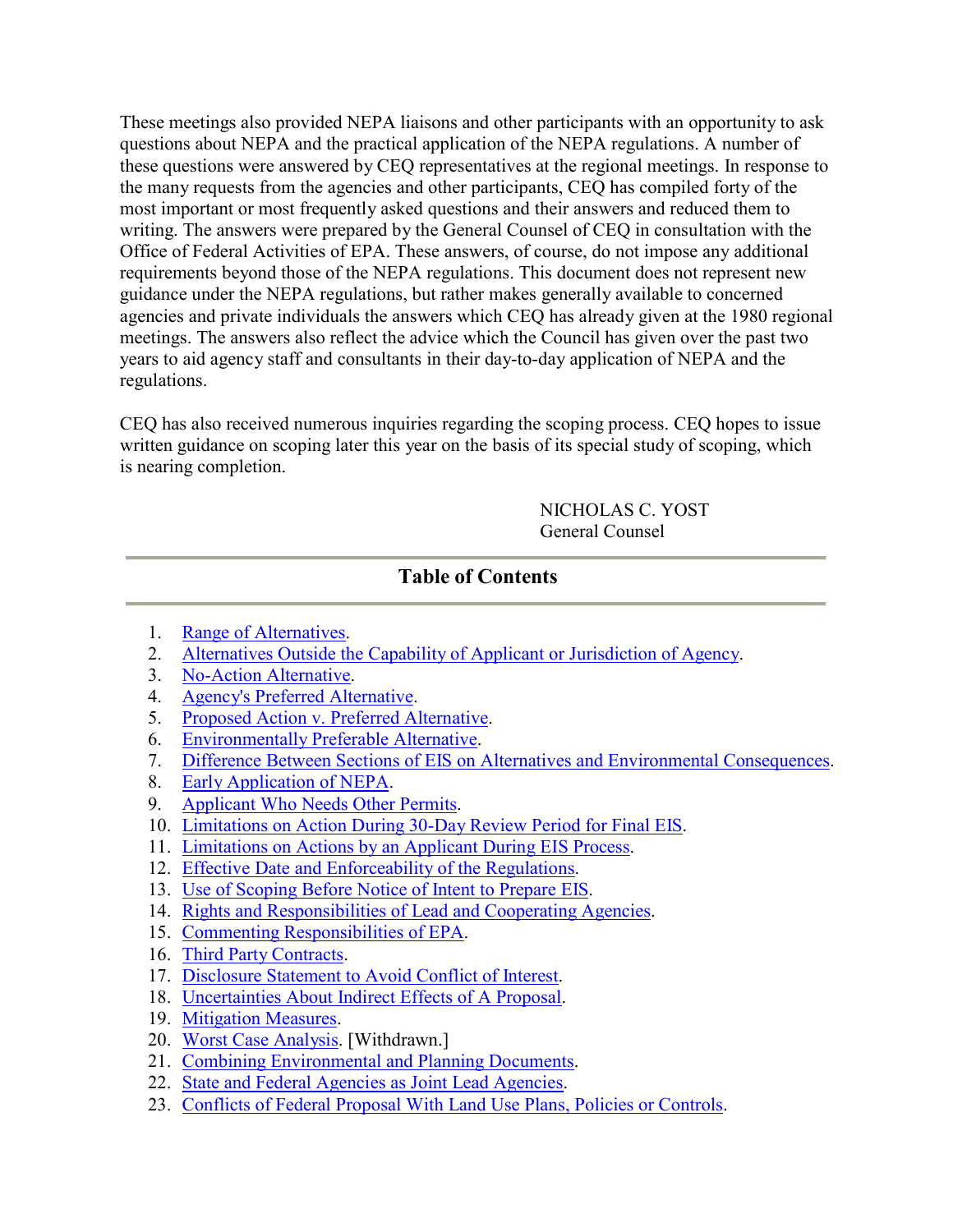- 24. [Environmental Impact Statements on Policies, Plans or Programs.](#page-17-0)
- 25. [Appendices and Incorporation by Reference.](#page-17-1)
- 26. [Index and Keyword Index in EISs.](#page-18-0)
- 27. [List of Preparers.](#page-19-0)
- 28. [Advance or Xerox Copies of EIS.](#page-20-0)
- 29. [Responses to Comments.](#page-20-1)
- 30. [Adoption of EISs.](#page-22-0)
- 31. [Application of Regulations to Independent Regulatory Agencies.](#page-22-1)
- 32. [Supplements to Old EISs.](#page-23-0)
- 33. [Referrals.](#page-23-1)
- 34. [Records of Decision.](#page-24-0)
- 35. [Time Required for the NEPA Process.](#page-25-0)
- 36. [Environmental Assessments \(EA\).](#page-25-1)
- 37. [Findings of No Significant Impact \(FONSI\).](#page-26-0)
- 38. [Public Availability of EAs v. FONSIs.](#page-26-1)
- 39. [Mitigation Measures Imposed in EAs and FONSIs.](#page-27-0)
- 40. [Propriety of Issuing EA When Mitigation Reduces Impacts.](#page-27-1)

END NOTES

<span id="page-2-0"></span>1a. **Range of Alternatives.** What is meant by "range of alternatives" as referred to in Sec. 1505.1(e)?

A. The phrase "range of alternatives" refers to the alternatives discussed in environmental documents. It includes all reasonable alternatives, which must be rigorously explored and objectively evaluated, as well as those other alternatives, which are eliminated from detailed study with a brief discussion of the reasons for eliminating them. *Section 1502.14*. A decisionmaker must not consider alternatives beyond the range of alternatives discussed in the relevant environmental documents. Moreover, a decisionmaker must, in fact, consider all the alternatives discussed in an EIS. *Section 1505.1(e)*.

1b. **How many alternatives** have to be discussed when there is an infinite number of possible alternatives?

A. For some proposals there may exist a very large or even an infinite number of possible reasonable alternatives. For example, a proposal to designate wilderness areas within a National Forest could be said to involve an infinite number of alternatives from 0 to 100 percent of the forest. When there are potentially a very large number of alternatives, only a reasonable number of examples, covering the full spectrum of alternatives, must be analyzed and compared in the EIS. An appropriate series of alternatives might include dedicating 0, 10, 30, 50, 70, 90, or 100 percent of the Forest to wilderness. What constitutes a reasonable range of alternatives depends on the nature of the proposal and the facts in each case.

<span id="page-2-1"></span>2a. **Alternatives Outside the Capability of Applicant or Jurisdiction of Agency.** If an EIS is prepared in connection with an application for a permit or other federal approval, must the EIS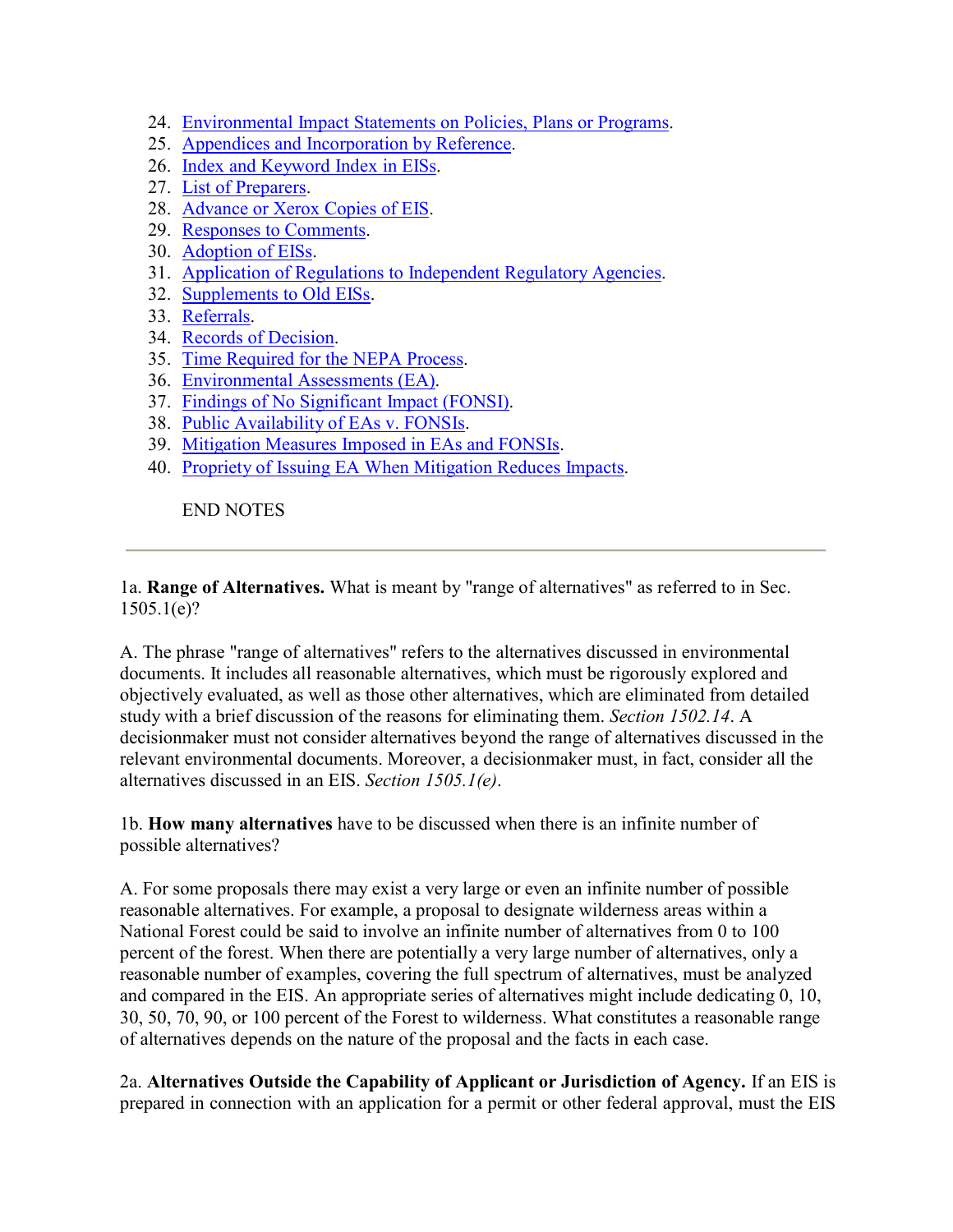rigorously analyze and discuss alternatives that are outside the capability of the applicant or can it be limited to reasonable alternatives that can be carried out by the applicant?

A. Section 1502.14 requires the EIS to examine all reasonable alternatives to the proposal. In determining the scope of alternatives to be considered, the emphasis is on what is "reasonable" rather than on whether the proponent or applicant likes or is itself capable of carrying out a particular alternative. Reasonable alternatives include those that are practical or feasible from the technical and economic standpoint and using common sense, rather than simply desirable from the standpoint of the applicant.

2b. Must the EIS analyze **alternatives outside the jurisdiction** or capability of the agency or beyond what Congress has authorized?

A. An alternative that is outside the legal jurisdiction of the lead agency must still be analyzed in the EIS if it is reasonable. A potential conflict with local or federal law does not necessarily render an alternative unreasonable, although such conflicts must be considered. *Section 1506.2(d)*. Alternatives that are outside the scope of what Congress has approved or funded must still be evaluated in the EIS if they are reasonable, because the EIS may serve as the basis for modifying the Congressional approval or funding in light of NEPA's goals and policies. *Section 1500.1(a)*.

<span id="page-3-0"></span>3. **No-Action Alternative.** What does the "no action" alternative include? If an agency is under a court order or legislative command to act, must the EIS address the "no action" alternative?

A. Section 1502.14(d) requires the alternatives analysis in the EIS to "include the alternative of no action." There are two distinct interpretations of "no action" that must be considered, depending on the nature of the proposal being evaluated. The first situation might involve an action such as updating a land management plan where ongoing programs initiated under existing legislation and regulations will continue, even as new plans are developed. In these cases "no action" is "no change" from current management direction or level of management intensity. To construct an alternative that is based on no management at all would be a useless academic exercise. Therefore, the "no action" alternative may be thought of in terms of continuing with the present course of action until that action is changed. Consequently, projected impacts of alternative management schemes would be compared in the EIS to those impacts projected for the existing plan. In this case, alternatives would include management plans of both greater and lesser intensity, especially greater and lesser levels of resource development.

The second interpretation of "no action" is illustrated in instances involving federal decisions on proposals for projects. "No action" in such cases would mean the proposed activity would not take place, and the resulting environmental effects from taking no action would be compared with the effects of permitting the proposed activity or an alternative activity to go forward.

Where a choice of "no action" by the agency would result in predictable actions by others, this consequence of the "no action" alternative should be included in the analysis. For example, if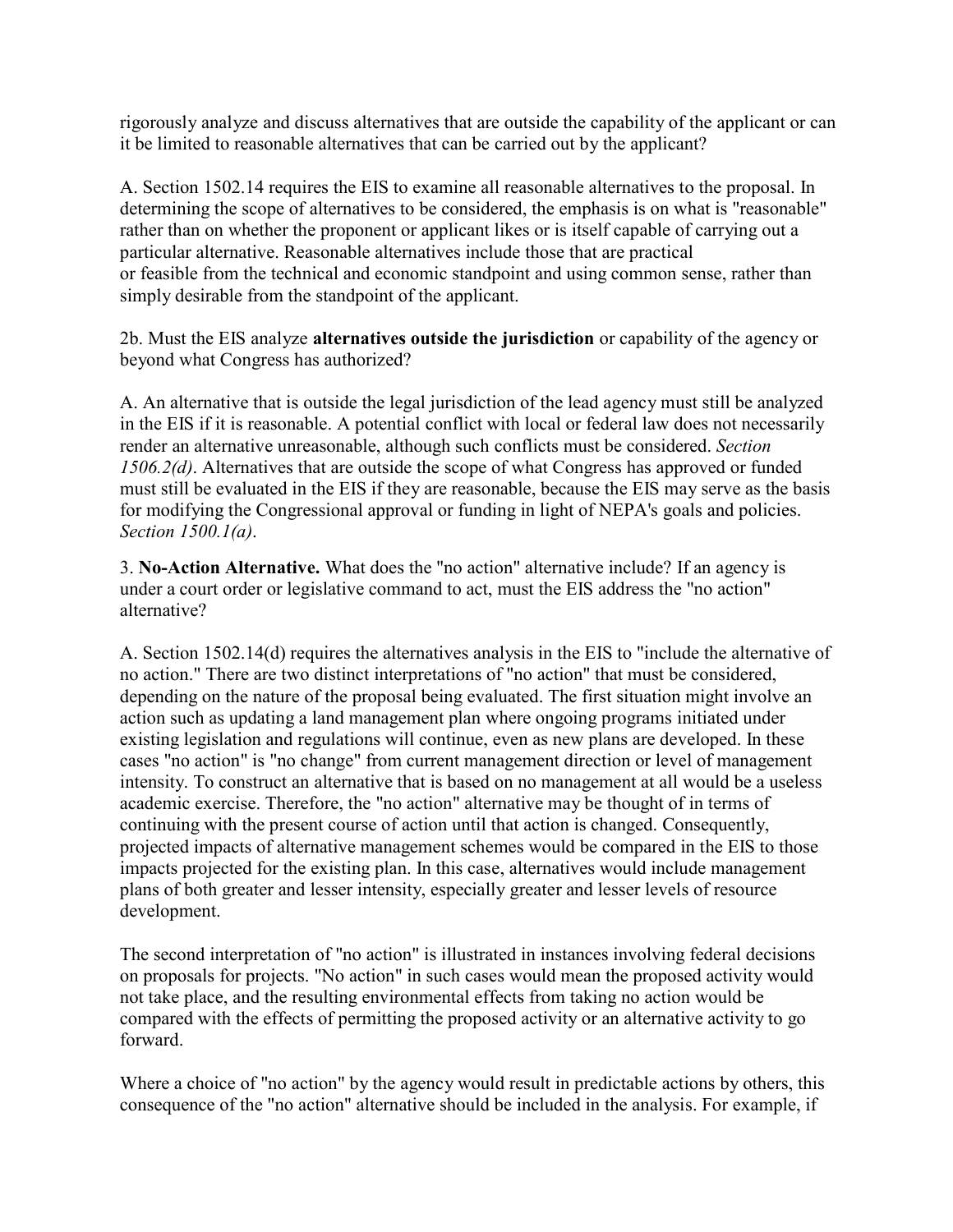denial of permission to build a railroad to a facility would lead to construction of a road and increased truck traffic, the EIS should analyze this consequence of the "no action" alternative.

In light of the above, it is difficult to think of a situation where it would not be appropriate to address a "no action" alternative. Accordingly, the regulations require the analysis of the no action alternative even if the agency is under a court order or legislative command to act. This analysis provides a benchmark, enabling decisionmakers to compare the magnitude of environmental effects of the action alternatives. It is also an example of a reasonable alternative outside the jurisdiction of the agency which must be analyzed. *Section 1502.14(c).* See Question 2 above. Inclusion of such an analysis in the EIS is necessary to inform the Congress, the public, and the President as intended by NEPA. *Section 1500.1(a)*.

<span id="page-4-0"></span>4a. **Agency's Preferred Alternative.** What is the "agency's preferred alternative"?

A. The "agency's preferred alternative" is the alternative which the agency believes would fulfill its statutory mission and responsibilities, giving consideration to economic, environmental, technical and other factors. The concept of the "agency's preferred alternative" is different from the "environmentally preferable alternative," although in some cases one alternative may be both. See Question 6 below. It is identified so that agencies and the public can understand the lead agency's orientation.

4b. Does the **"preferred alternative"** have to be identified in the Draft EIS **and** the Final EIS or just in the Final EIS?

A. Section 1502.14(e) requires the section of the EIS on alternatives to "identify the agency's preferred alternative if one or more exists, in the draft statement, and identify such alternative in the final statement . . ." This means that if the agency has a preferred alternative at the Draft EIS stage, that alternative must be labeled or identified as such in the Draft EIS. If the responsible federal official in fact has no preferred alternative at the Draft EIS stage, a preferred alternative need not be identified there. By the time the Final EIS is filed, Section 1502.14(e) presumes the existence of a preferred alternative and requires its identification in the Final EIS "unless another law prohibits the expression of such a preference."

4c. Who recommends or determines the **"preferred alternative?"**

A. The lead agency's official with line responsibility for preparing the EIS and assuring its adequacy is responsible for identifying the agency's preferred alternative(s). The NEPA regulations do not dictate which official in an agency shall be responsible for preparation of EISs, but agencies can identify this official in their implementing procedures, pursuant to Section 1507.3.

Even though the agency's preferred alternative is identified by the EIS preparer in the EIS, the statement must be objectively prepared and not slanted to support the choice of the agency's preferred alternative over the other reasonable and feasible alternatives.

<span id="page-4-1"></span>5a. **Proposed Action v. Preferred Alternative.** Is the "proposed action" the same thing as the "preferred alternative"?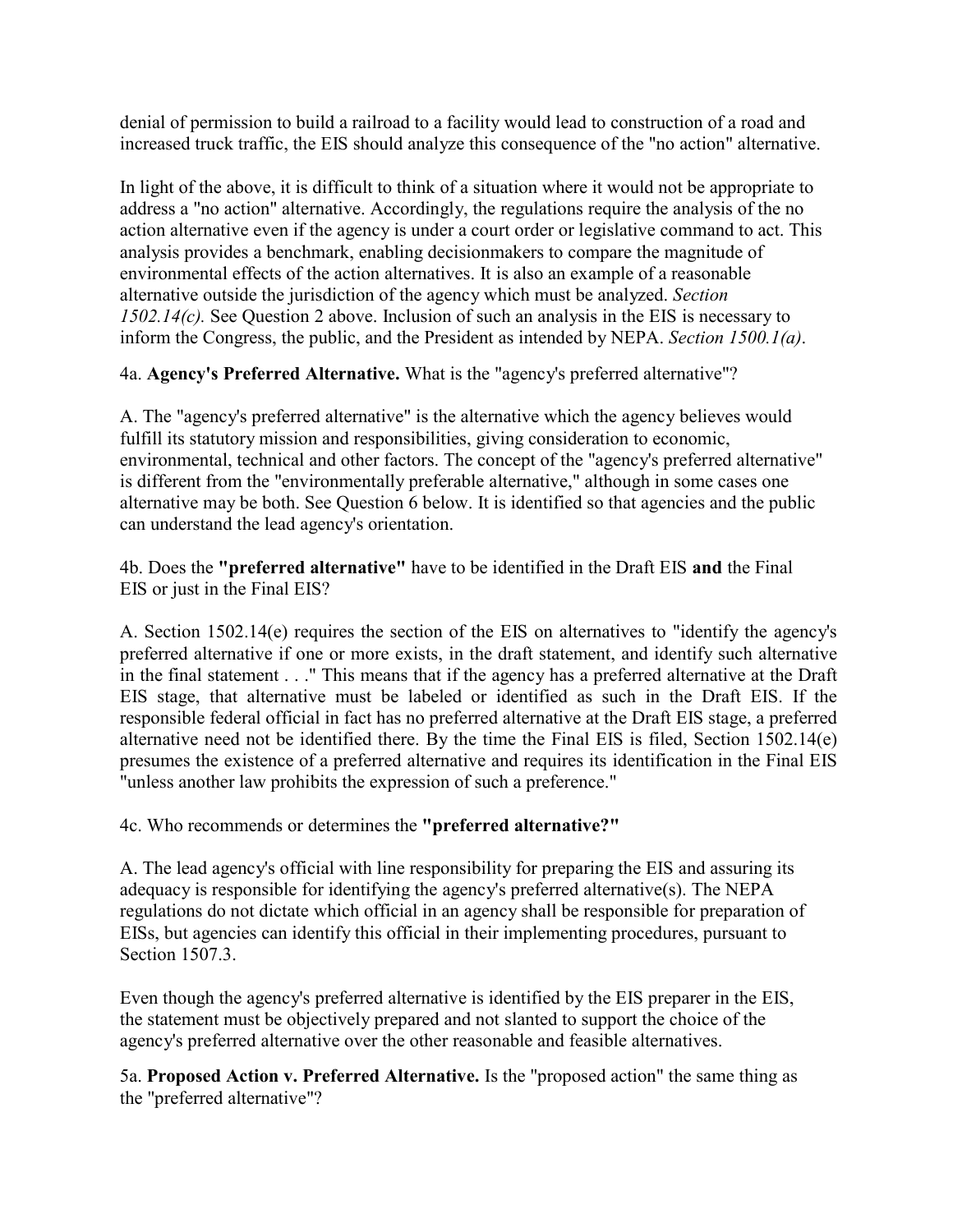A. The "proposed action" may be, but is not necessarily, the agency's "preferred alternative." The proposed action may be a proposal in its initial form before undergoing analysis in the EIS process. If the proposed action is [46 FR 18028] internally generated, such as preparing a land management plan, the proposed action might end up as the agency's preferred alternative. On the other hand the proposed action may be granting an application to a non- federal entity for a permit. The agency may or may not have a "preferred alternative" at the Draft EIS stage (see Question 4 above). In that case the agency may decide at the Final EIS stage, on the basis of the Draft EIS and the public and agency comments, that an alternative other than the proposed action is the agency's "preferred alternative."

5b. Is the analysis of the **"proposed action"** in an EIS to be treated differently from the analysis of alternatives?

A. The degree of analysis devoted to each alternative in the EIS is to be substantially similar to that devoted to the "proposed action." Section 1502.14 is titled "Alternatives including the proposed action" to reflect such comparable treatment. Section 1502.14(b) specifically requires "substantial treatment" in the EIS of each alternative including the proposed action. This regulation does not dictate an amount of information to be provided, but rather, prescribes a level of treatment, which may in turn require varying amounts of information, to enable a reviewer to evaluate and compare alternatives.

<span id="page-5-0"></span>6a. **Environmentally Preferable Alternative.** What is the meaning of the term "environmentally preferable alternative" as used in the regulations with reference to Records of Decision? How is the term "environment" used in the phrase?

A. Section 1505.2(b) requires that, in cases where an EIS has been prepared, the Record of Decision (ROD) must identify all alternatives that were considered, ". . . specifying the alternative or alternatives which were considered to be environmentally preferable." The environmentally preferable alternative is the alternative that will promote the national environmental policy as expressed in NEPA's Section 101. Ordinarily, this means the alternative that causes the least damage to the biological and physical environment; it also means the alternative which best protects, preserves, and enhances historic, cultural, and natural resources.

The Council recognizes that the identification of the environmentally preferable alternative may involve difficult judgments, particularly when one environmental value must be balanced against another. The public and other agencies reviewing a Draft EIS can assist the lead agency to develop and determine environmentally preferable alternatives by providing their views in comments on the Draft EIS. Through the identification of the environmentally preferable alternative, the decisionmaker is clearly faced with a choice between that alternative and others, and must consider whether the decision accords with the Congressionally declared policies of the Act.

6b. **Who recommends or determines** what is environmentally preferable?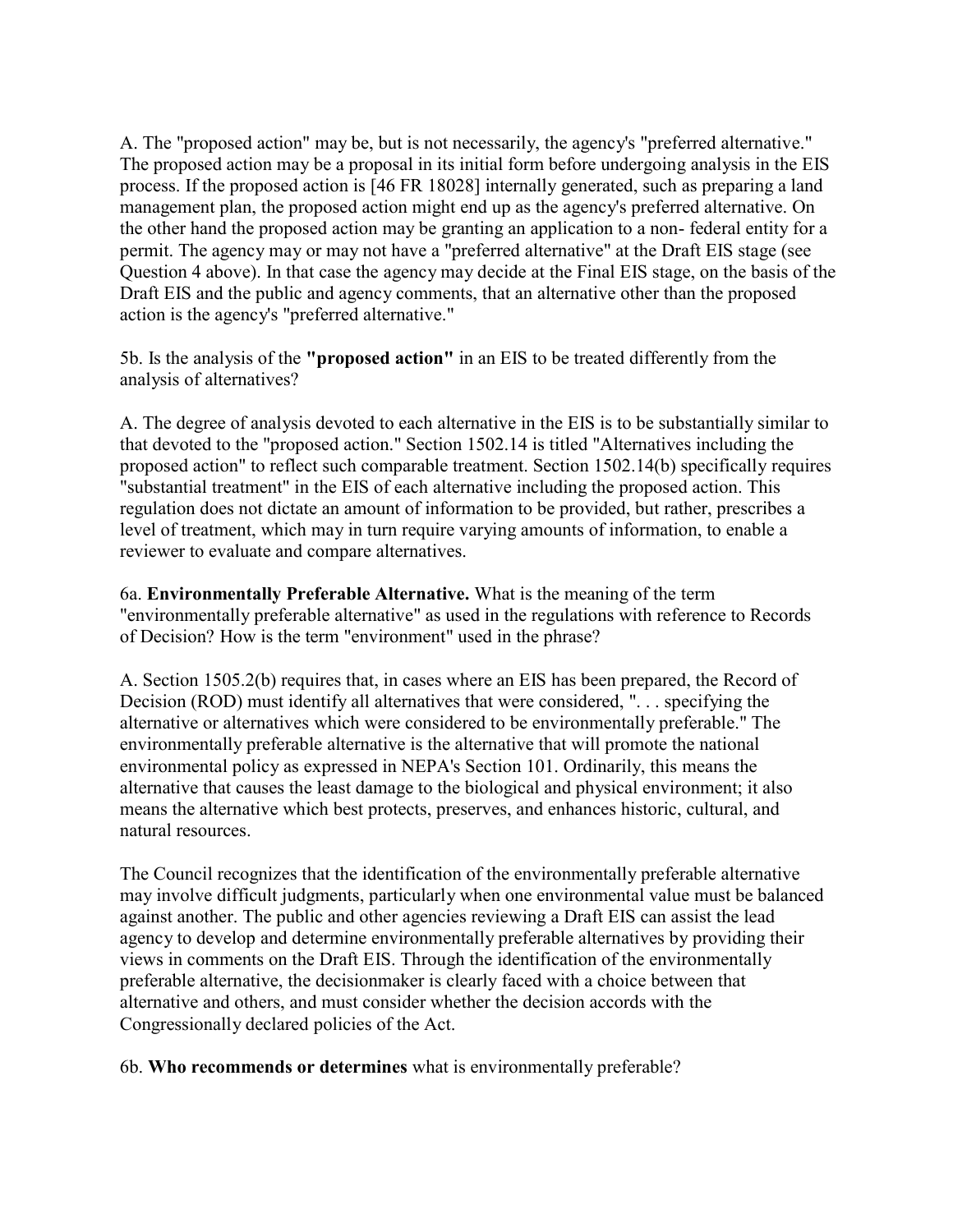A. The agency EIS staff is encouraged to make recommendations of the environmentally preferable alternative(s) during EIS preparation. In any event the lead agency official responsible for the EIS is encouraged to identify the environmentally preferable alternative(s) in the EIS. In all cases, commentors from other agencies and the public are also encouraged to address this question. The agency must identify the environmentally preferable alternative in the ROD.

#### <span id="page-6-0"></span>7. **Difference Between Sections of EIS on Alternatives and Environmental Consequences.**

What is the difference between the sections in the EIS on "alternatives" and "environmental consequences"? How do you avoid duplicating the discussion of alternatives in preparing these two sections?

A. The "alternatives" section is the heart of the EIS. This section rigorously explores and objectively evaluates all reasonable alternatives including the proposed action. *Section 1502.14*. It should include relevant comparisons on environmental and other grounds. The "environmental consequences" section of the EIS discusses the specific environmental impacts or effects of each of the alternatives including the proposed action. *Section 1502.16*. In order to avoid duplication between these two sections, most of the "alternatives" section should be devoted to describing and comparing the alternatives. Discussion of the environmental impacts of these alternatives should be limited to a concise descriptive summary of such impacts in a comparative form, including charts or tables, thus sharply defining the issues and providing a clear basis for choice among options. *Section 1502.14*. The "environmental consequences" section should be devoted largely to a scientific analysis of the direct and indirect environmental effects of the proposed action and of each of the alternatives. It forms the analytic basis for the concise comparison in the "alternatives" section.

<span id="page-6-1"></span>8. **Early Application of NEPA.** Section 1501.2(d) of the NEPA regulations requires agencies to provide for the early application of NEPA to cases where actions are planned by **private applicants** or **non-Federal entities** and are, at some stage, subject to federal approval of permits, loans, loan guarantees, insurance or other actions. What must and can agencies do to apply NEPA early in these cases?

A. Section 1501.2(d) requires federal agencies to take steps toward ensuring that private parties and state and local entities initiate environmental studies as soon as federal involvement in their proposals can be foreseen. This section is intended to ensure that environmental factors are considered at an early stage in the planning process and to avoid the situation where the applicant for a federal permit or approval has completed planning and eliminated all alternatives to the proposed action by the time the EIS process commences or before the EIS process has been completed.

Through early consultation, business applicants and approving agencies may gain better appreciation of each other's needs and foster a decisionmaking process which avoids later unexpected confrontations.

Federal agencies are required by Section 1507.3(b) to develop procedures to carry out Section 1501.2(d). The procedures should include an "outreach program", such as a means for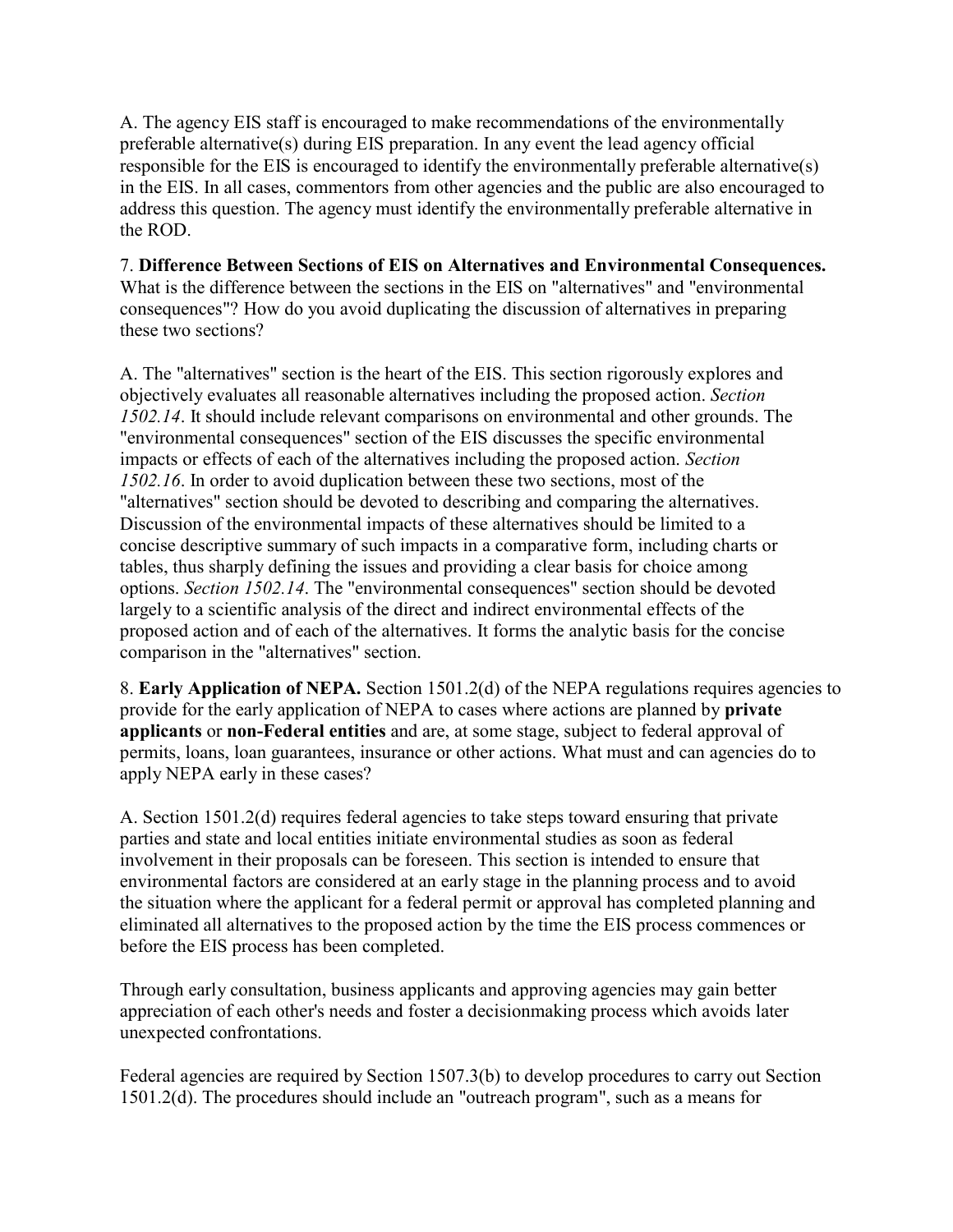prospective applicants to conduct pre-application consultations with the lead and cooperating agencies. Applicants need to find out, in advance of project planning, what environmental studies or other information will be required, and what mitigation requirements are likely, in connection with the later federal NEPA process. Agencies should designate staff to advise potential applicants of the agency's NEPA information requirements and should publicize their pre-application procedures and information requirements in newsletters or other media used by potential applicants.

Complementing Section 1501.2(d), Section 1506.5(a) requires agencies to assist applicants by outlining the types of information required in those cases where the agency requires the applicant to submit environmental data for possible use by the agency in preparing an EIS.

Section 1506.5(b) allows agencies to authorize preparation of environmental assessments by applicants. Thus, the procedures should also include a means for anticipating and utilizing applicants' environmental studies or "early corporate environmental assessments" to fulfill some of the federal agency's NEPA obligations. However, in such cases the agency must still evaluate independently the environmental issues [46 FR 18029] and take responsibility for the environmental assessment.

These provisions are intended to encourage and enable private and other non-federal entities to build environmental considerations into their own planning processes in a way that facilitates the application of NEPA and avoids delay.

<span id="page-7-0"></span>9. **Applicant Who Needs Other Permits.** To what extent must an agency inquire into whether an applicant for a federal permit, funding or other approval of a proposal will also need approval from another agency for the same proposal or some other related aspect of it?

A. Agencies must integrate the NEPA process into other planning at the earliest possible time to insure that planning and decisions reflect environmental values, to avoid delays later in the process, and to head off potential conflicts. Specifically, the agency must "provide for cases where actions are planned by . . . applicants," so that designated staff are available to advise potential applicants of studies or other information that will foreseeably be required for the later federal action; the agency shall consult with the applicant if the agency foresees its own involvement in the proposal; and it shall insure that the NEPA process commences at the earliest possible time. *Section 1501.2(d).* (See Question 8.)

The regulations emphasize agency cooperation early in the NEPA process. *Section 1501.6*. Section 1501.7 on "scoping" also provides that all affected Federal agencies are to be invited to participate in scoping the environmental issues and to identify the various environmental review and consultation requirements that may apply to the proposed action. Further, Section 1502.25(b) requires that the draft EIS list all the federal permits, licenses and other entitlements that are needed to implement the proposal.

These provisions create an affirmative obligation on federal agencies to inquire early, and to the maximum degree possible, to ascertain whether an applicant is or will be seeking other federal assistance or approval, or whether the applicant is waiting until a proposal has been substantially developed before requesting federal aid or approval.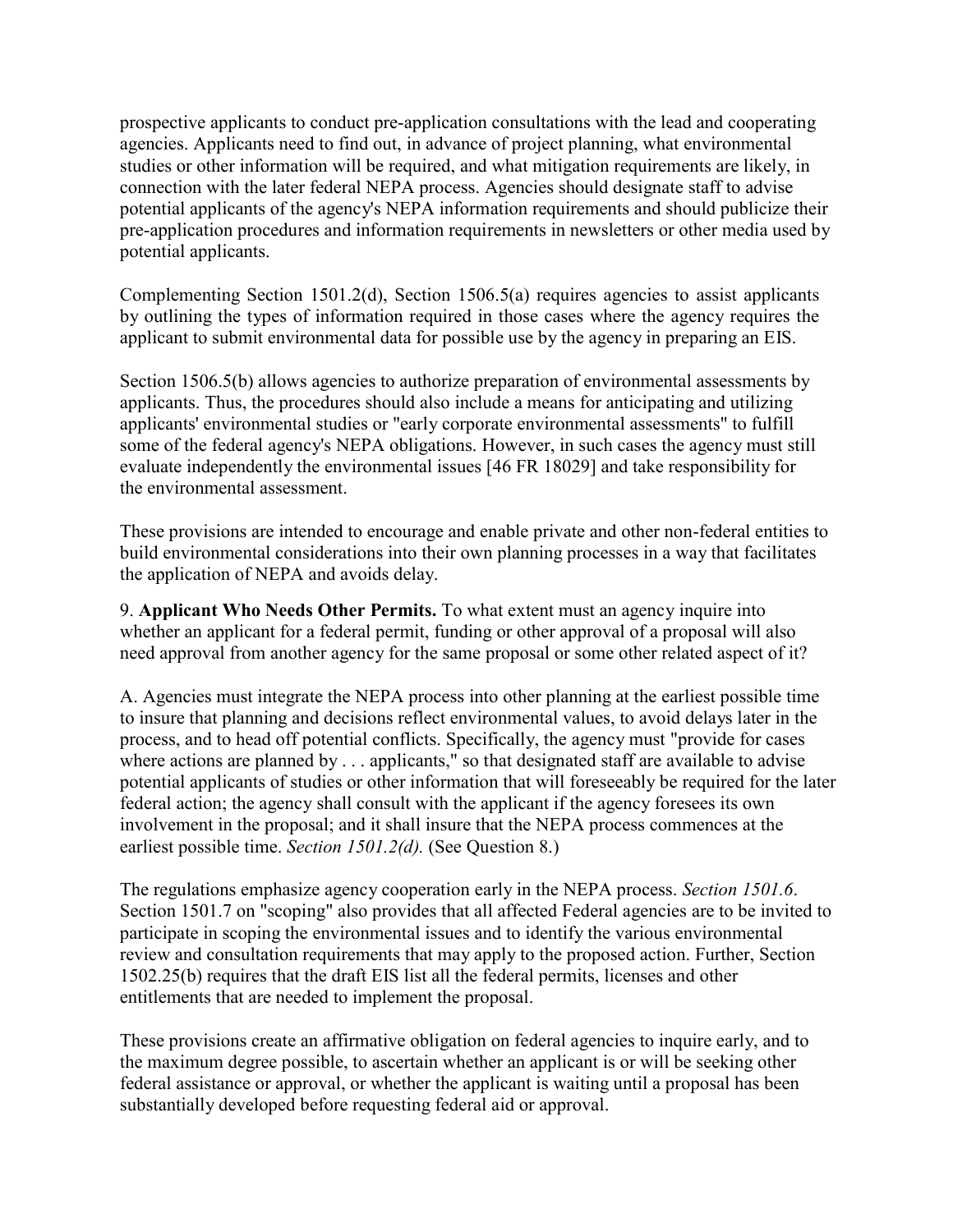Thus, a federal agency receiving a request for approval or assistance should determine whether the applicant has filed separate requests for federal approval or assistance with other federal agencies. Other federal agencies that are likely to become involved should then be contacted, and the NEPA process coordinated, to insure an early and comprehensive analysis of the direct and indirect effects of the proposal and any related actions. The agency should inform the applicant that action on its application may be delayed unless it submits all other federal applications (where feasible to do so), so that all the relevant agencies can work together on the scoping process and preparation of the EIS.

<span id="page-8-0"></span>10a. **Limitations on Action During 30-Day Review Period for Final EIS.** What actions by agencies and/or applicants are allowed during EIS preparation and during the 30-day review period after publication of a final EIS?

A. No federal decision on the proposed action shall be made or recorded until at least 30 days after the publication by EPA of notice that the particular EIS has been filed with EPA. *Sections 1505.2 and 1506.10*. Section 1505.2 requires this decision to be stated in a public Record of Decision.

Until the agency issues its Record of Decision, no action by an agency or an applicant concerning the proposal shall be taken which would have an adverse environmental impact or limit the choice of reasonable alternatives. *Section 1506.1(a).* But this does not preclude preliminary planning or design work which is needed to support an application for permits or assistance. *Section 1506.1(d).*

When the impact statement in question is a program EIS, no major action concerning the program may be taken which may significantly affect the quality of the human environment, unless the particular action is justified independently of the program, is accompanied by its own adequate environmental impact statement and will not prejudice the ultimate decision on the program. *Section 1506.1(c).*

10b. Do these **limitations on action** (described in Question 10a) apply to **state or local agencies** that have statutorily delegated responsibility for preparation of environmental documents required by NEPA, for example, under the HUD Block Grant program?

A. Yes, these limitations do apply, without any variation from their application to federal agencies.

<span id="page-8-1"></span>11. **Limitations on Actions by an Applicant During EIS Process.** What actions must a lead agency take during the NEPA process when it becomes aware that a non-federal applicant is about to take an action within the agency's jurisdiction that would either have an adverse environmental impact or limit the choice of reasonable alternatives (e.g., prematurely commit money or other resources towards the completion of the proposal)?

A. The federal agency must notify the applicant that the agency will take strong affirmative steps to insure that the objectives and procedures of NEPA are fulfilled. *Section 1506.1(b).* These steps could include seeking injunctive measures under NEPA, or the use of sanctions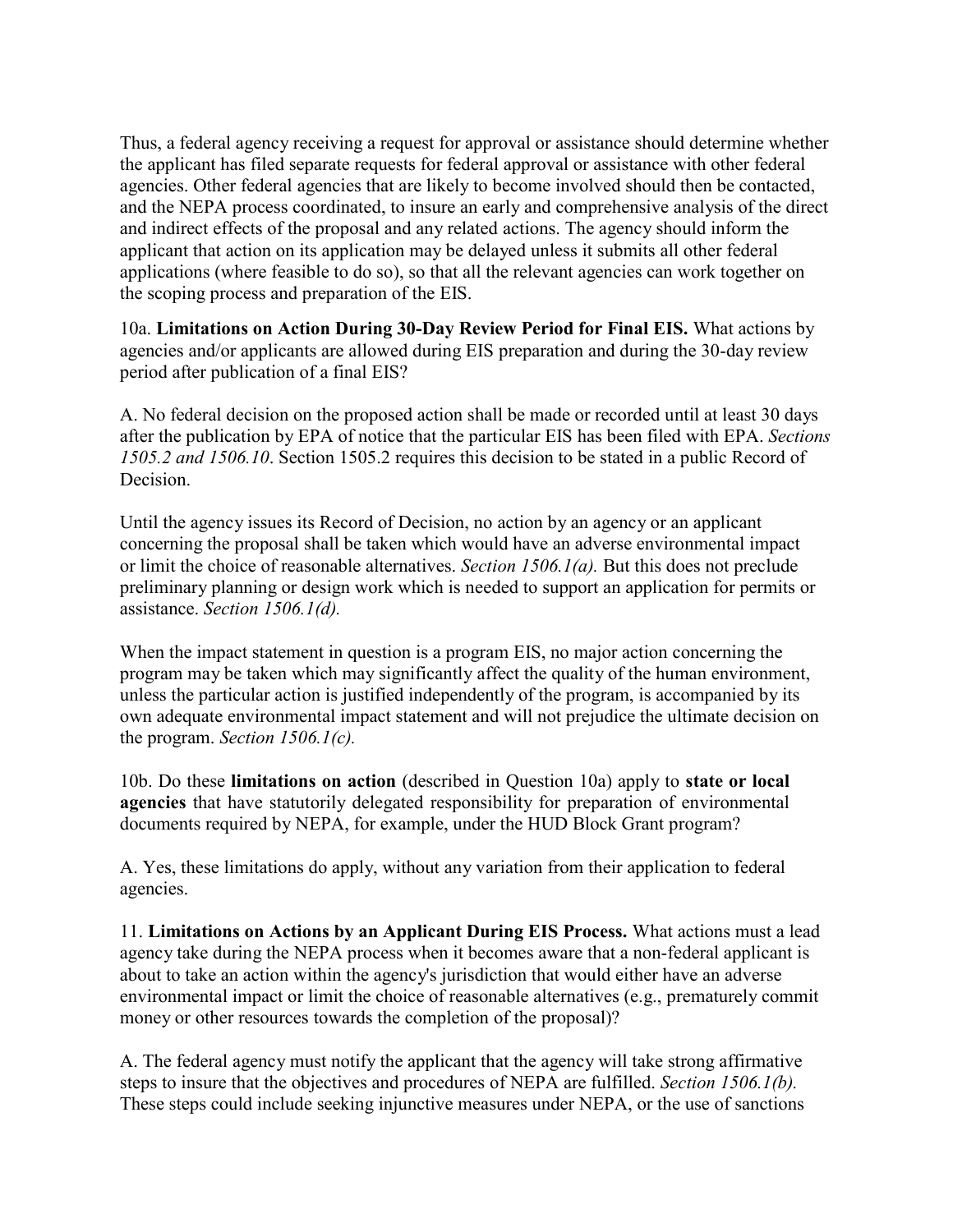available under either the agency's permitting authority or statutes setting forth the agency's statutory mission. For example, the agency might advise an applicant that if it takes such action the agency will not process its application.

<span id="page-9-0"></span>12a. **Effective Date and Enforceability of the Regulations.** What actions are subject to the Council's new regulations, and what actions are grandfathered under the old guidelines?

A. The effective date of the Council's regulations was July 30, 1979 (except for certain HUD programs under the Housing and Community Development Act, 42 U.S.C. 5304(h), and certain state highway programs that qualify under Section 102(2)(D) of NEPA for which the regulations became effective on November 30, 1979). All the provisions of the regulations are binding as of that date, including those covering decisionmaking, public participation, referrals, limitations on actions, EIS supplements, etc. For example, a Record of Decision would be prepared even for decisions where the draft EIS was filed before July 30, 1979.

But in determining whether or not the new regulations apply to the preparation of a particular environmental document, the relevant factor is the date of filing of the draft of that document. Thus, the new regulations do not require the redrafting of an EIS or supplement if the draft EIS or supplement was filed before July 30, 1979. However, a supplement prepared after the effective date of the regulations for an EIS issued in final before the effective date of the regulations would be controlled by the regulations.

Even though agencies are not required to apply the regulations to an EIS or other document for which the draft was filed prior to July 30, 1979, the regulations encourage agencies to follow the regulations "to the fullest extent practicable," i.e., if it is feasible to do so, in preparing the final document. *Section 1506.12(a)*.

## 12b. Are **projects authorized by Congress before** the effective date of the Council's regulations grandfathered?

A. No. The date of Congressional authorization for a project is not determinative of whether the Council's regulations or former Guidelines apply to the particular proposal. No incomplete projects or proposals of any kind are grandfathered in whole or in part. Only certain environmental documents, for which the draft was issued before the effective date of the regulations, are grandfathered and [46 FR 18030] subject to the Council's former Guidelines.

## 12c. **Can a violation of the regulations give rise to a cause of action?**

A. While a trivial violation of the regulations would not give rise to an independent cause of action, such a cause of action would arise from a substantial violation of the regulations. *Section 1500.3.*

<span id="page-9-1"></span>13. **Use of Scoping Before Notice of Intent to Prepare EIS.** Can the scoping process be used in connection with preparation of an **environmental assessment,** i.e., before both the decision to proceed with an EIS and publication of a notice of intent?

A. Yes. Scoping can be a useful tool for discovering alternatives to a proposal, or significant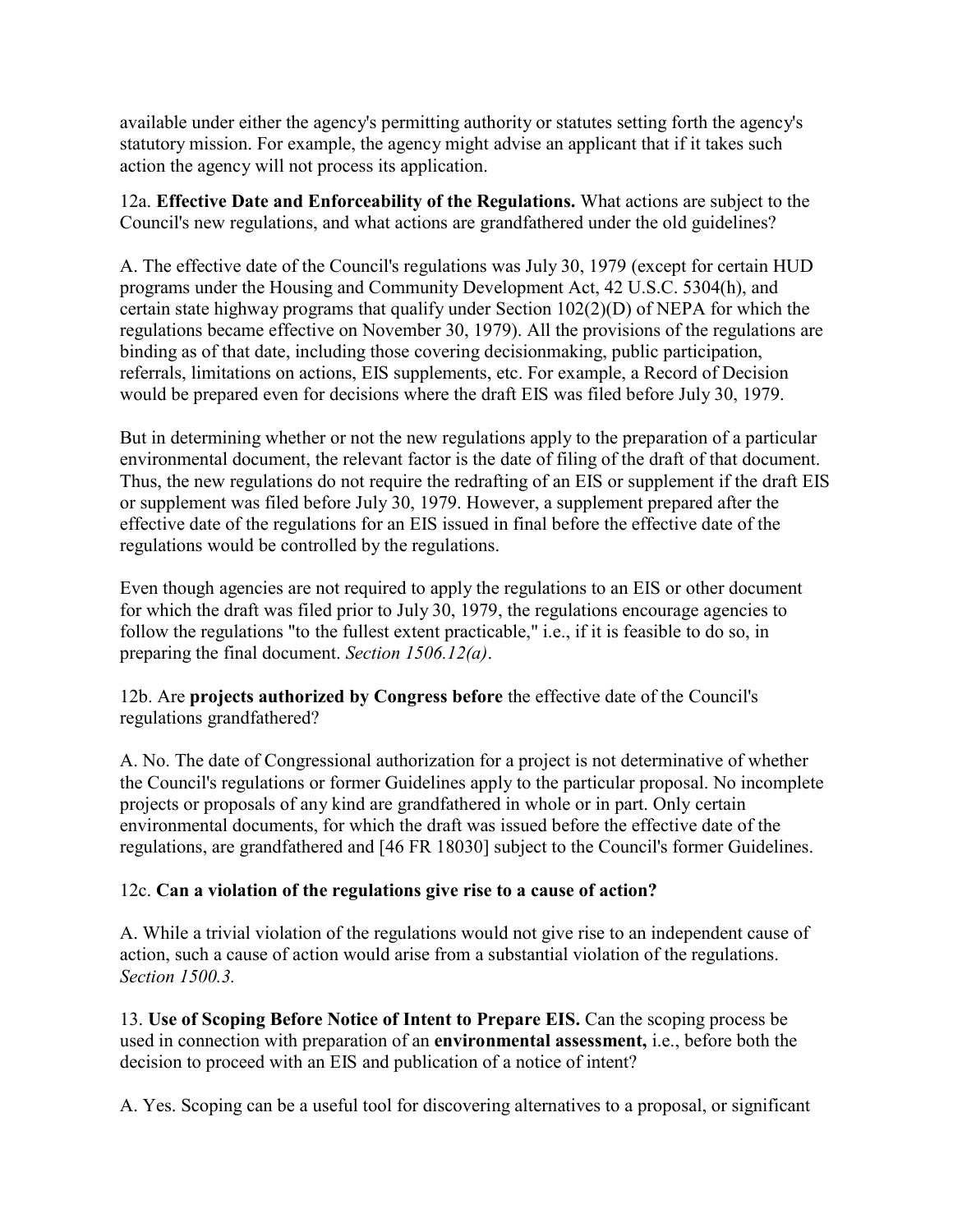impacts that may have been overlooked. In cases where an environmental assessment is being prepared to help an agency decide whether to prepare an EIS, useful information might result from early participation by other agencies and the public in a scoping process.

The regulations state that the scoping process is to be preceded by a Notice of Intent (NOI) to prepare an EIS. But that is only the minimum requirement. Scoping may be initiated earlier, as long as there is appropriate public notice and enough information available on the proposal so that the public and relevant agencies can participate effectively.

However, scoping that is done before the assessment, and in aid of its preparation, cannot substitute for the normal scoping process after publication of the NOI, unless the earlier public notice stated clearly that this possibility was under consideration, and the NOI expressly provides that written comments on the scope of alternatives and impacts will still be considered.

<span id="page-10-0"></span>14a. **Rights and Responsibilities of Lead and Cooperating Agencies.** What are the respective rights and responsibilities of lead and cooperating agencies? What letters and memoranda must be prepared?

A. After a lead agency has been designated (Sec. 1501.5), that agency has the responsibility to solicit cooperation from other federal agencies that have jurisdiction by law or special expertise on any environmental issue that should be addressed in the EIS being prepared. Where appropriate, the lead agency should seek the cooperation of state or local agencies of similar qualifications. When the proposal may affect an Indian reservation, the agency should consult with the Indian tribe. *Section 1508.5.* The request for cooperation should come at the earliest possible time in the NEPA process.

After discussions with the candidate cooperating agencies, the lead agency and the cooperating agencies are to determine by letter or by memorandum which agencies will undertake cooperating responsibilities. To the extent possible at this stage, responsibilities for specific issues should be assigned. The allocation of responsibilities will be completed during scoping. *Section 1501.7(a)(4).*

Cooperating agencies must assume responsibility for the development of information and the preparation of environmental analyses at the request of the lead agency. *Section 1501.6(b)(3).* Cooperating agencies are now required by Section 1501.6 to devote staff resources that were normally primarily used to critique or comment on the Draft EIS after its preparation, much earlier in the NEPA process -- primarily at the scoping and Draft EIS preparation stages. If a cooperating agency determines that its resource limitations preclude any involvement, or the degree of involvement (amount of work) requested by the lead agency, it must so inform the lead agency in writing and submit a copy of this correspondence to the Council. *Section 1501.6(c).*

In other words, the potential cooperating agency must decide early if it is able to devote any of its resources to a particular proposal. For this reason the regulation states that an agency may reply to a request for cooperation that "other program commitments preclude any involvement or the degree of involvement requested in the action that is the subject of the environmental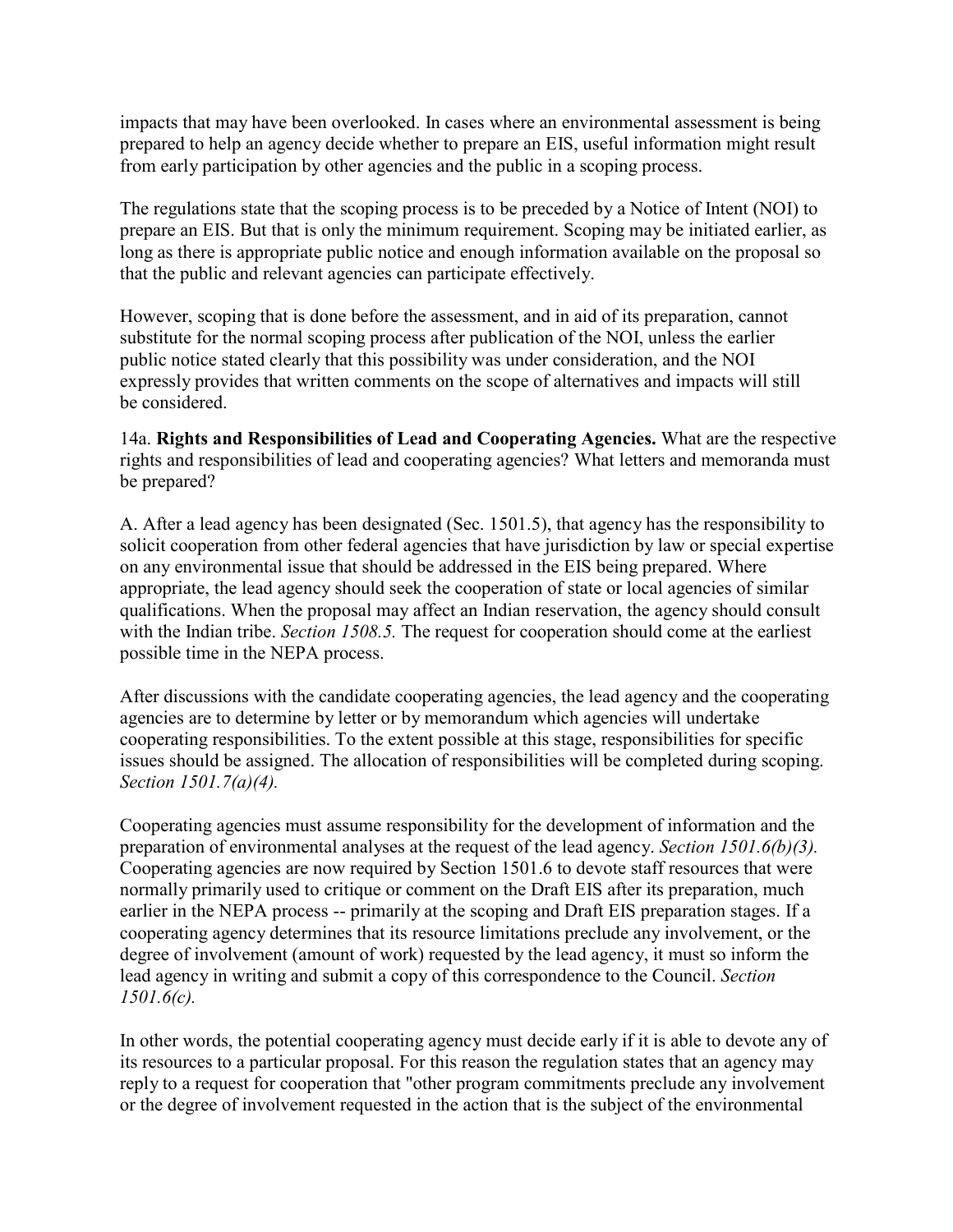impact statement." (Emphasis added). The regulation refers to the "action," rather than to the EIS, to clarify that the agency is taking itself out of all phases of the federal action, not just draft EIS preparation. This means that the agency has determined that it cannot be involved in the later stages of EIS review and comment, as well as decisionmaking on the proposed action. For this reason, cooperating agencies with jurisdiction by law (those which have permitting or other approval authority) cannot opt out entirely of the duty to cooperate on the EIS. See also Question 15, relating specifically to the responsibility of EPA.

14b. How are **disputes resolved between lead and cooperating agencies** concerning the scope and level of detail of analysis and the quality of data in impact statements?

A. Such disputes are resolved by the agencies themselves. A lead agency, of course, has the ultimate responsibility for the content of an EIS. But it is supposed to use the environmental analysis and recommendations of cooperating agencies with jurisdiction by law or special expertise to the maximum extent possible, consistent with its own responsibilities as lead agency. *Section 1501.6(a)(2).*

If the lead agency leaves out a significant issue or ignores the advice and expertise of the cooperating agency, the EIS may be found later to be inadequate. Similarly, where cooperating agencies have their own decisions to make and they intend to adopt the environmental impact statement and base their decisions on it, one document should include all of the information necessary for the decisions by the cooperating agencies. Otherwise they may be forced to duplicate the EIS process by issuing a new, more complete EIS or Supplemental EIS, even though the original EIS could have sufficed if it had been properly done at the outset. Thus, both lead and cooperating agencies have a stake in producing a document of good quality. Cooperating agencies also have a duty to participate fully in the scoping process to ensure that the appropriate range of issues is determined early in the EIS process.

Because the EIS is not the Record of Decision, but instead constitutes the information and analysis on which to base a decision, disagreements about conclusions to be drawn from the EIS need not inhibit agencies from issuing a joint document, or adopting another agency's EIS, if the analysis is adequate. Thus, if each agency has its own "preferred alternative," both can be identified in the EIS. Similarly, a cooperating agency with jurisdiction by law may determine in its own ROD that alternative A is the environmentally preferable action, even though the lead agency has decided in its separate ROD that Alternative B is environmentally preferable.

14c. What are the specific responsibilities of federal and state **cooperating agencies to review draft EISs**?

A. Cooperating agencies (i.e., agencies with jurisdiction by law or special expertise) and agencies that are authorized to develop or enforce environmental standards, must comment on environmental impact statements within their jurisdiction, expertise or authority. *Sections 1503.2, 1508.5*. If a cooperating agency is satisfied that its views are adequately reflected in the environmental impact statement, it should simply comment accordingly. Conversely, if the cooperating agency determines that a draft EIS is incomplete, inadequate or inaccurate, or it has other comments, it should promptly make such comments, conforming to the requirements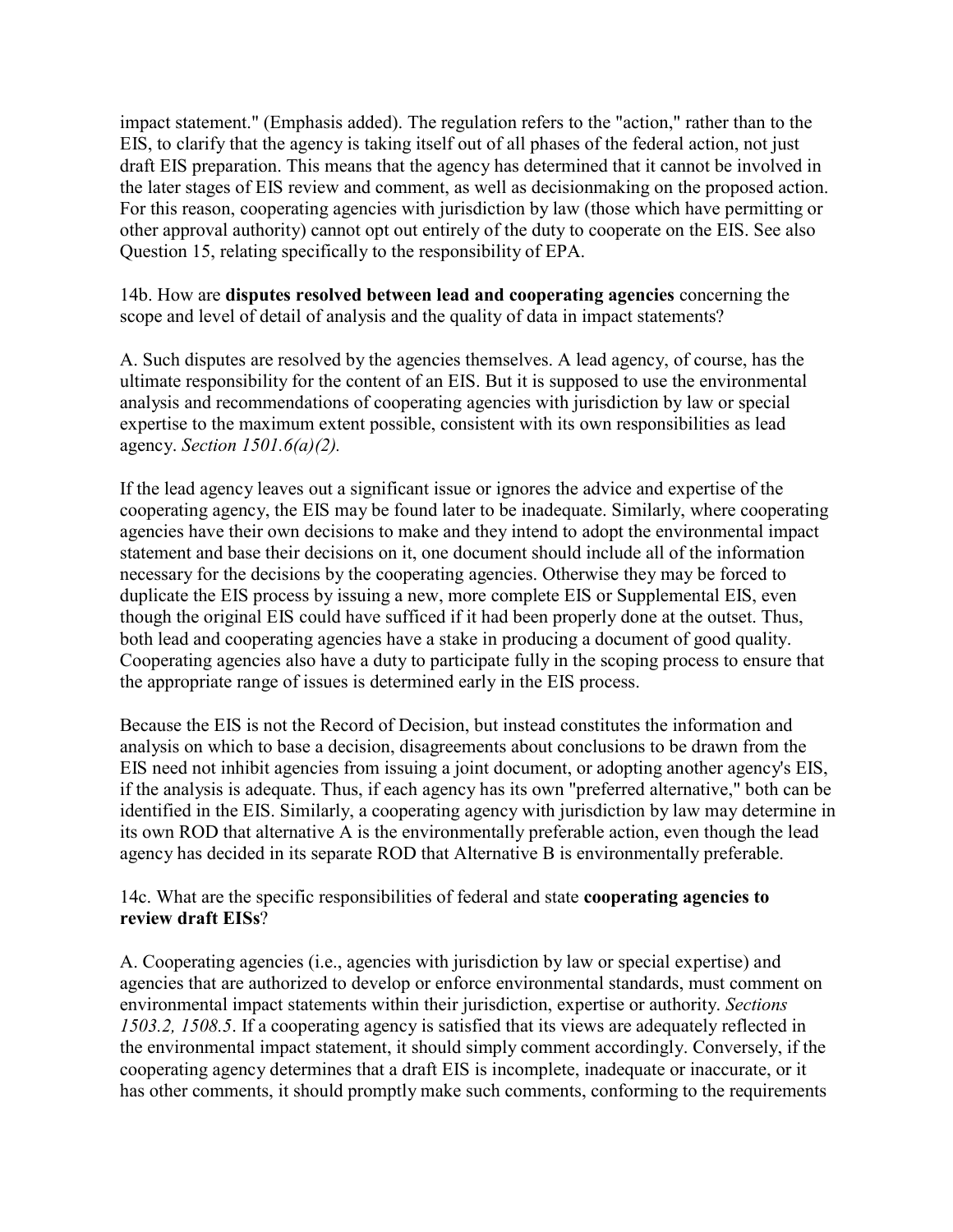of specificity in section 1503.3.

14d. How is the lead agency to treat the comments of another agency with jurisdiction by law or special expertise which has **failed or refused to cooperate or participate in scoping or EIS preparation**?

A. A lead agency has the responsibility to respond to all substantive comments raising significant issues regarding a draft EIS. *Section 1503.4*. However, cooperating agencies are generally under an obligation to raise issues or otherwise participate in the EIS process during scoping and EIS preparation if they reasonably can do so. In practical terms, if a cooperating agency fails to cooperate at the outset, such as during scoping, it will find that its comments at a later stage will not be as persuasive to the lead agency.

<span id="page-12-0"></span>15. **Commenting Responsibilities of EPA.** Are EPA's responsibilities to review and comment on the environmental effects of agency proposals under **Section 309 of the Clean Air Act** independent of its responsibility as a cooperating agency?

A. Yes. EPA has an obligation under Section 309 of the Clean Air Act to review and comment in writing on the environmental impact of any matter relating to the authority of the Administrator contained in proposed legislation, federal construction projects, other federal actions requiring EISs, and new regulations. *42 U.S.C. Sec. 7609.* This obligation is independent of its role as a cooperating agency under the NEPA regulations.

<span id="page-12-1"></span>16. **Third Party Contracts.** What is meant by the term "third party contracts" in connection with the preparation of an EIS? See Section 1506.5(c). When can "third party contracts" be used?

A. As used by EPA and other agencies, the term "third party contract" refers to the preparation of EISs by contractors paid by the applicant. In the case of an EIS for a National Pollution Discharge Elimination System (NPDES) permit, the applicant, aware in the early planning stages of the proposed project of the need for an EIS, contracts directly with a consulting firm for its preparation. See 40 C.F.R. 6.604(g). The "third party" is EPA which, under Section 1506.5(c), must select the consulting firm, even though the applicant pays for the cost of preparing the EIS. The consulting firm is responsible to EPA for preparing an EIS that meets the requirements of the NEPA regulations and EPA's NEPA procedures. It is in the applicant's interest that the EIS comply with the law so that EPA can take prompt action on the NPDES permit application. The "third party contract" method under EPA's NEPA procedures is purely voluntary, though most applicants have found it helpful in expediting compliance with NEPA.

If a federal agency uses "third party contracting," the applicant may undertake the necessary paperwork for the solicitation of a field of candidates under the agency's direction, so long as the agency complies with Section 1506.5(c). Federal procurement requirements do not apply to the agency because it incurs no obligations or costs under the contract, nor does the agency procure anything under the contract.

<span id="page-12-2"></span>17a. **Disclosure Statement to Avoid Conflict of Interest.** If an EIS is prepared with the assistance of a consulting firm, the firm must execute a disclosure statement. What criteria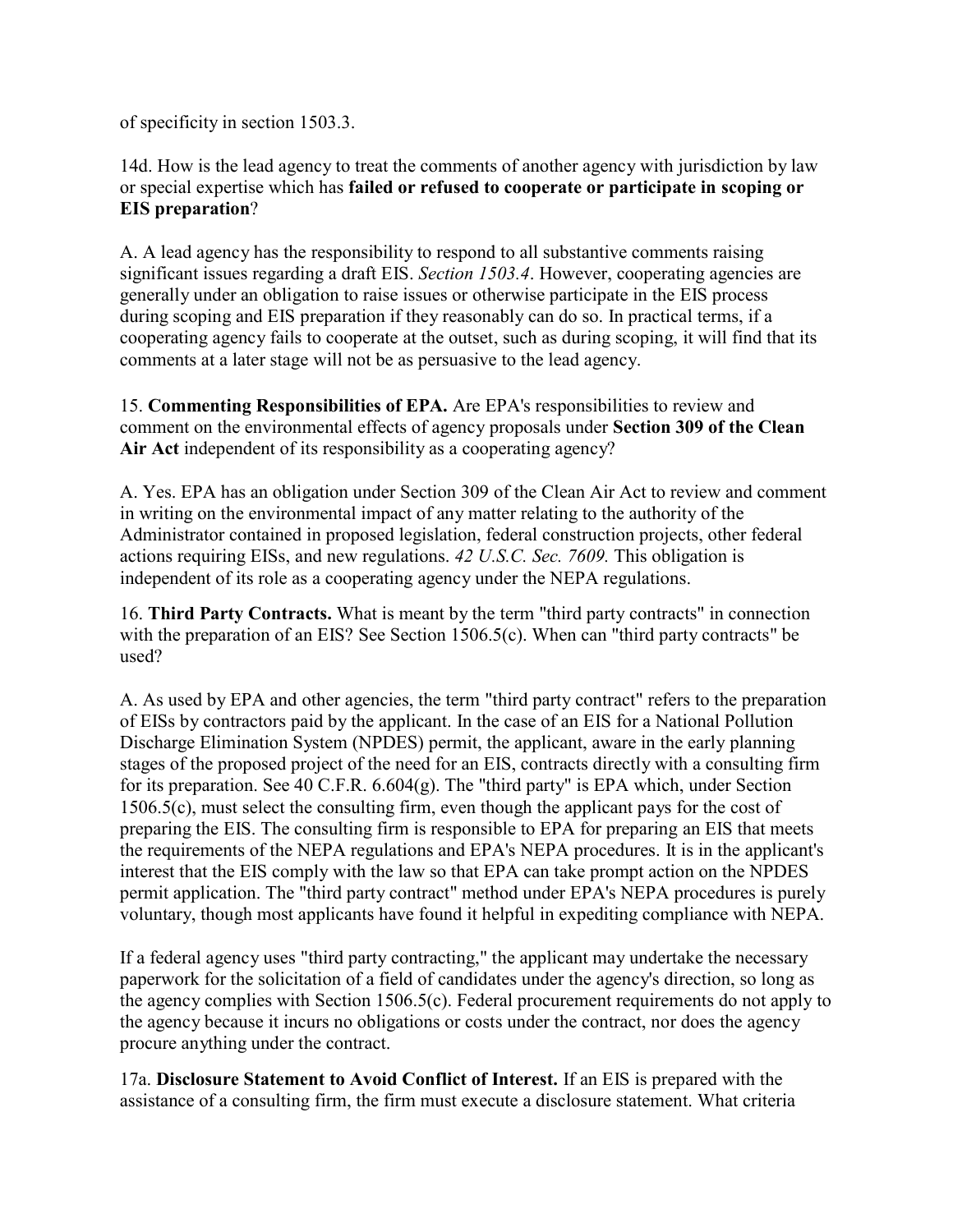must the firm follow in determining whether it has any "financial or other interest in the outcome of the project" which would cause a conflict of interest?

A. Section 1506.5(c), which specifies that a consulting firm preparing an EIS must execute a disclosure statement, does not define "financial or other interest in the outcome of the project." The Council interprets this term broadly to cover any known benefits other than general enhancement of professional reputation. This includes any financial benefit such as a promise of future construction or design work on the project, as well as indirect benefits the consultant is aware of (e.g., if the project would aid proposals sponsored by the firm's other clients). For example, completion of a highway project may encourage construction of a shopping center or industrial park from which the consultant stands to benefit. If a consulting firm is aware that it has such an interest in the decision on the proposal, it should be disqualified from preparing the EIS, to preserve the objectivity and integrity of the NEPA process.

When a consulting firm has been involved in developing initial data and plans for the project, but does not have any financial or other interest in the outcome of the decision, it need not be disqualified from preparing the EIS. However, a disclosure statement in the draft EIS should clearly state the scope and extent of the firm's prior involvement to expose any potential conflicts of interest that may exist.

17b. If the firm in fact has no promise of future work or other interest in the outcome of the proposal, **may the firm later bid** in competition with others for future work on the project if the proposed action is approved?

## A. Yes.

<span id="page-13-0"></span>18. **Uncertainties About Indirect Effects of A Proposal.** How should uncertainties about indirect effects of a proposal be addressed, for example, in cases of disposal of federal lands, when the identity or plans of future landowners is unknown?

A. The EIS must identify all the indirect effects that are known, and make a good faith effort to explain the effects that are not known but are "reasonably foreseeable." *Section 1508.8(b).* In the example, if there is total uncertainty about the identity of future land owners or the nature of future land uses, then of course, the agency is not required to engage in speculation or contemplation about their future plans. But, in the ordinary course of business, people do make judgments based upon reasonably foreseeable occurrences. It will often be possible to consider the likely purchasers and the development trends in that area or similar areas in recent years; or the likelihood that the land will be used for an energy project, shopping center, subdivision, farm or factory. The agency has the responsibility to make an informed judgment, and to estimate future impacts on that basis, especially if trends are ascertainable or potential purchasers have made themselves known. The agency cannot ignore these uncertain, but probable, effects of its decisions.

<span id="page-13-1"></span>19a. **Mitigation Measures.** What is the scope of mitigation measures that must be discussed? A. The mitigation measures discussed in an EIS must cover the range of impacts of the proposal. The measures must include such things as design alternatives that would decrease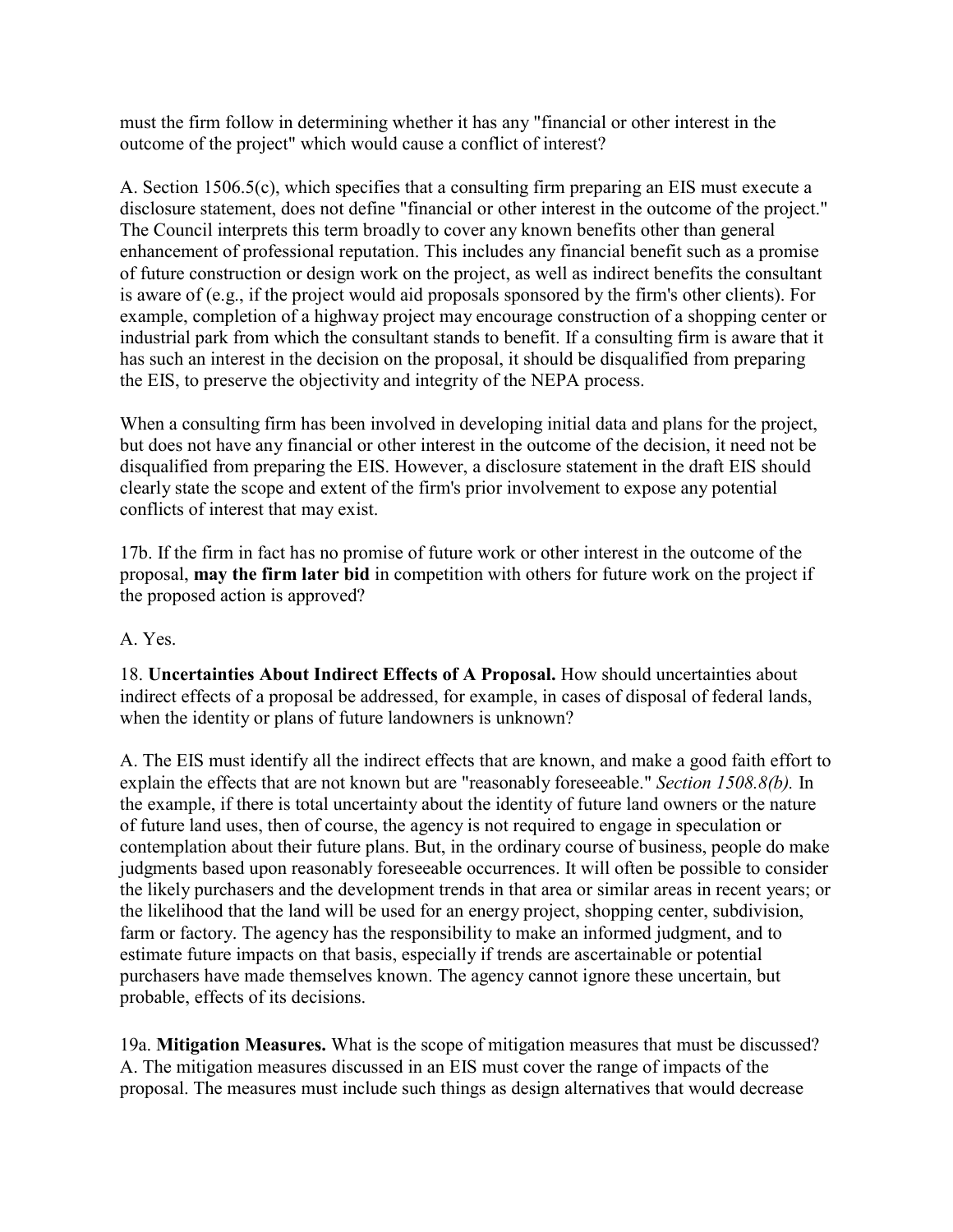pollution emissions, construction impacts, esthetic intrusion, as well as relocation assistance, possible land use controls that could be enacted, and other possible efforts. Mitigation measures must be considered even for impacts that by themselves would not be considered "significant." Once the proposal itself is considered as a whole to have significant effects, all of its specific effects on the environment (whether or not "significant") must be considered, and mitigation measures must be developed where it is feasible to do so. *Sections 1502.14(f), 1502.16(h), 1508.14*.

19b. How should an EIS treat the subject of available mitigation measures that are (1) **outside the jurisdiction** of the lead or cooperating agencies, or (2) **unlikely** to be adopted or enforced by the responsible agency?

A. All relevant, reasonable mitigation measures that could improve the project are to be identified, even if they are outside the jurisdiction of the lead agency or the cooperating agencies, and thus would not be committed as part of the RODs of these agencies. *Sections 1502.16(h), 1505.2(c).* This will serve to [46 FR 18032] alert agencies or officials who can implement these extra measures, and will encourage them to do so. Because the EIS is the most comprehensive environmental document, it is an ideal vehicle in which to lay out not only the full range of environmental impacts but also the full spectrum of appropriate mitigation.

However, to ensure that environmental effects of a proposed action are fairly assessed, the probability of the mitigation measures being implemented must also be discussed. Thus the EIS and the Record of Decision should indicate the likelihood that such measures will be adopted or enforced by the responsible agencies. *Sections 1502.16(h), 1505.2*. If there is a history of nonenforcement or opposition to such measures, the EIS and Record of Decision should acknowledge such opposition or nonenforcement. If the necessary mitigation measures will not be ready for a long period of time, this fact, of course, should also be recognized.

<span id="page-14-0"></span>20. **Worst Case Analysis**. [Withdrawn.]

<span id="page-14-1"></span>21. **Combining Environmental and Planning Documents.** Where an EIS or an EA is combined with another project planning document (sometimes called **"piggybacking"**), to what degree may the EIS or EA refer to and rely upon information in the project document to satisfy NEPA's requirements?

A. Section 1502.25 of the regulations requires that draft EISs be prepared concurrently and integrated with environmental analyses and related surveys and studies required by other federal statutes. In addition, Section 1506.4 allows any environmental document prepared in compliance with NEPA to be combined with any other agency document to reduce duplication and paperwork. However, these provisions were not intended to authorize the preparation of a short summary or outline EIS, attached to a detailed project report or land use plan containing the required environmental impact data. In such circumstances, the reader would have to refer constantly to the detailed report to understand the environmental impacts and alternatives which should have been found in the EIS itself.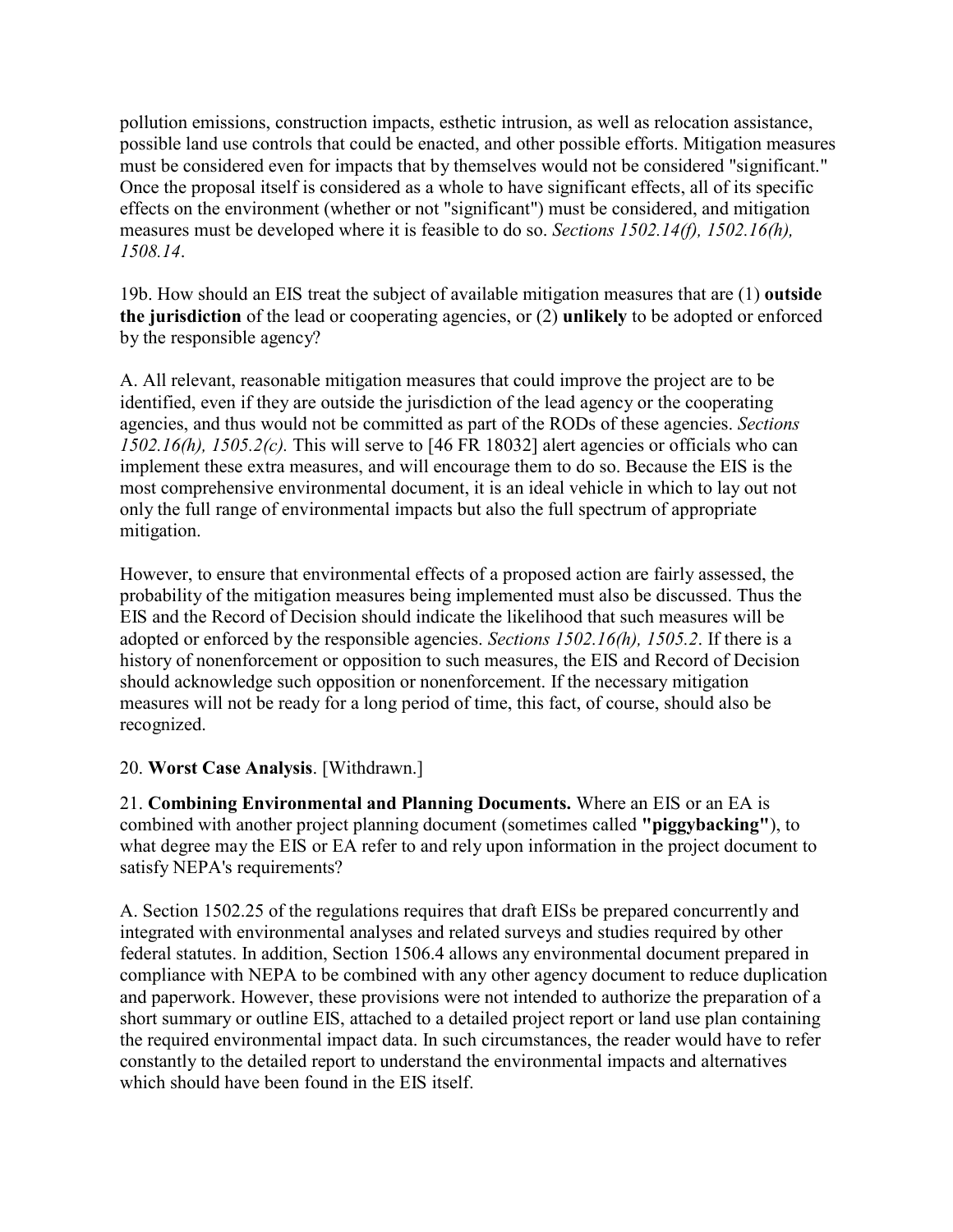The EIS must stand on its own as an analytical document which fully informs decisionmakers and the public of the environmental effects of the proposal and those of the reasonable alternatives. *Section 1502.1*. But, as long as the EIS is clearly identified and is self-supporting, it can be physically included in or attached to the project report or land use plan, and may use attached report material as technical backup.

Forest Service environmental impact statements for forest management plans are handled in this manner. The EIS identifies the agency's preferred alternative, which is developed in detail as the proposed management plan. The detailed proposed plan accompanies the EIS through the review process, and the documents are appropriately cross-referenced. The proposed plan is useful for EIS readers as an example, to show how one choice of management options translates into effects on natural resources. This procedure permits initiation of the 90-day public review of proposed forest plans, which is required by the National Forest Management Act.

All the alternatives are discussed in the EIS, which can be read as an independent document. The details of the management plan are not repeated in the EIS, and vice versa. This is a reasonable functional separation of the documents: the EIS contains information relevant to the choice among alternatives; the plan is a detailed description of proposed management activities suitable for use by the land managers. This procedure provides for concurrent compliance with the public review requirements of both NEPA and the National Forest Management Act.

Under some circumstances, a project report or management plan may be totally merged with the EIS, and the one document labeled as both "EIS" and "management plan" or "project report." This may be reasonable where the documents are short, or where the EIS format and the regulations for clear, analytical EISs also satisfy the requirements for a project report.

<span id="page-15-0"></span>22. **State and Federal Agencies as Joint Lead Agencies.** May state and federal agencies serve as joint lead agencies? If so, how do they resolve law, policy and resource conflicts under NEPA and the relevant state environmental policy act? How do they resolve differences in perspective where, for example, national and local needs may differ?

A. Under Section 1501.5(b), federal, state or local agencies, as long as they include at least one federal agency, may act as joint lead agencies to prepare an EIS. Section 1506.2 also strongly urges state and local agencies and the relevant federal agencies to cooperate fully with each other. This should cover joint research and studies, planning activities, public hearings, environmental assessments and the preparation of joint EISs under NEPA and the relevant "little NEPA" state laws, so that one document will satisfy both laws.

The regulations also recognize that certain inconsistencies may exist between the proposed federal action and any approved state or local plan or law. The joint document should discuss the extent to which the federal agency would reconcile its proposed action with such plan or law. *Section 1506.2(d).* (See Question 23).

Because there may be differences in perspective as well as conflicts among [46 FR 18033] federal, state and local goals for resources management, the Council has advised participating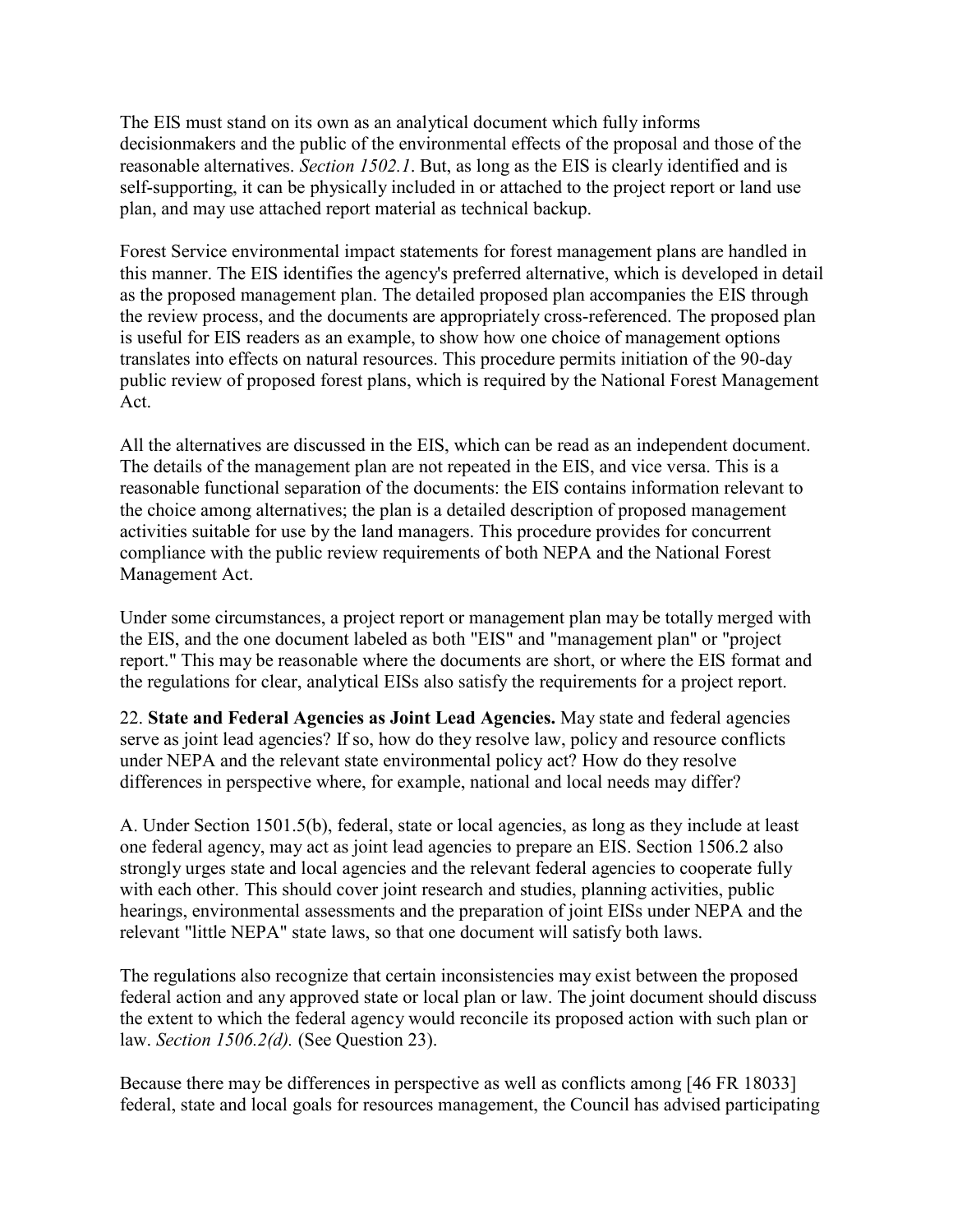agencies to adopt a flexible, cooperative approach. The joint EIS should reflect all of their interests and missions, clearly identified as such. The final document would then indicate how state and local interests have been accommodated, or would identify conflicts in goals (e.g., how a hydroelectric project, which might induce second home development, would require new land use controls). The EIS must contain a complete discussion of scope and purpose of the proposal, alternatives, and impacts so that the discussion is adequate to meet the needs of local, state and federal decisionmakers.

<span id="page-16-0"></span>23a. **Conflicts of Federal Proposal With Land Use Plans, Policies or Controls.** How should an agency handle potential **conflicts** between a proposal and the objectives of Federal, state or local land use plans, policies and controls for the area concerned? See Sec. 1502.16(c).

A. The agency should first inquire of other agencies whether there are any potential conflicts. If there would be immediate conflicts, or if conflicts could arise in the future when the plans are finished (see Question 23(b) below), the EIS must acknowledge and describe the extent of those conflicts. If there are any possibilities of resolving the conflicts, these should be explained as well. The EIS should also evaluate the seriousness of the impact of the proposal on the land use plans and policies, and whether, or how much, the proposal will impair the effectiveness of land use control mechanisms for the area. Comments from officials of the affected area should be solicited early and should be carefully acknowledged and answered in the EIS.

23b. What constitutes a **"land use plan or policy"** for purposes of this discussion?

A. The term "land use plans," includes all types of formally adopted documents for land use planning, zoning and related regulatory requirements. Local general plans are included, even though they are subject to future change. Proposed plans should also be addressed if they have been formally proposed by the appropriate government body in a written form, and are being actively pursued by officials of the jurisdiction. Staged plans, which must go through phases of development such as the Water Resources Council's Level A, B and C planning process should also be included even though they are incomplete.

The term "policies" includes formally adopted statements of land use policy as embodied in laws or regulations. It also includes proposals for action such as the initiation of a planning process, or a formally adopted policy statement of the local, regional or state executive branch, even if it has not yet been formally adopted by the local, regional or state legislative body.

23c. What options are available for the decisionmaker when **conflicts with such plans** or policies are identified?

A. After identifying any potential land use conflicts, the decisionmaker must weigh the significance of the conflicts, among all the other environmental and non-environmental factors that must be considered in reaching a rational and balanced decision. Unless precluded by other law from causing or contributing to any inconsistency with the land use plans, policies or controls, the decisionmaker retains the authority to go forward with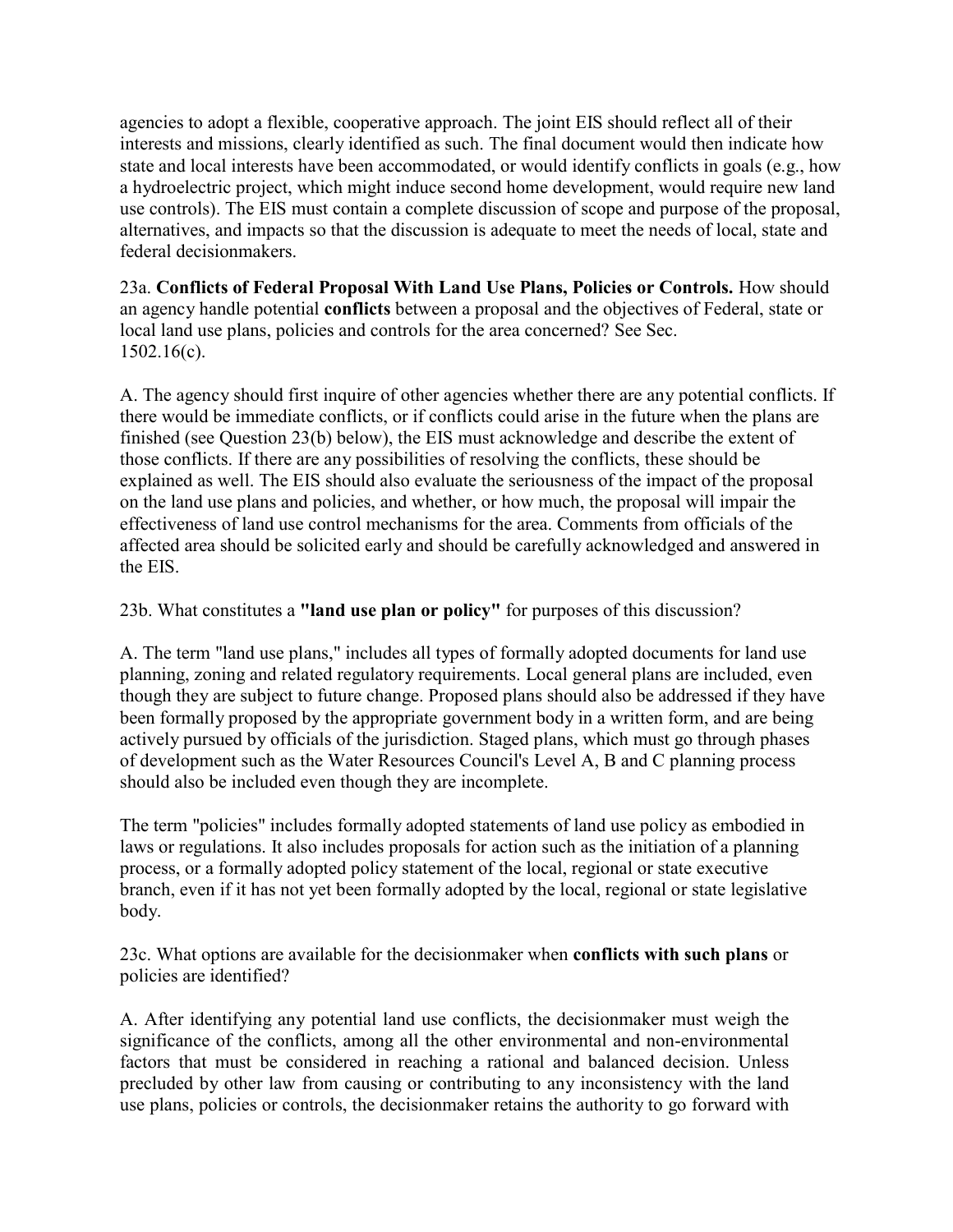the proposal, despite the potential conflict. In the Record of Decision, the decisionmaker must explain what the decision was, how it was made, and what mitigation measures are being imposed to lessen adverse environmental impacts of the proposal, among the other requirements of Section 1505.2. This provision would require the decisionmaker to explain any decision to override land use plans, policies or controls for the area.

<span id="page-17-0"></span>24a. **Environmental Impact Statements on Policies, Plans or Programs.** When are EISs required on policies, plans or programs?

A. An EIS must be prepared if an agency proposes to implement a specific policy, to adopt a plan for a group of related actions, or to implement a specific statutory program or executive directive. *Section 1508.18*. In addition, the adoption of official policy in the form of rules, regulations and interpretations pursuant to the Administrative Procedure Act, treaties, conventions, or other formal documents establishing governmental or agency policy which will substantially alter agency programs, could require an EIS. *Section 1508.18*. In all cases, the policy, plan, or program must have the potential for significantly affecting the quality of the human environment in order to require an EIS. It should be noted that a proposal "may exist in fact as well as by agency declaration that one exists." *Section 1508.23*.

24b. When is an **area-wide or overview EIS** appropriate?

A. The preparation of an area-wide or overview EIS may be particularly useful when similar actions, viewed with other reasonably foreseeable or proposed agency actions, share common timing or geography. For example, when a variety of energy projects may be located in a single watershed, or when a series of new energy technologies may be developed through federal funding, the overview or area-wide EIS would serve as a valuable and necessary analysis of the affected environment and the potential cumulative impacts of the reasonably foreseeable actions under that program or within that geographical area.

24c. What is the function of **tiering** in such cases?

A. Tiering is a procedure which allows an agency to avoid duplication of paperwork through the incorporation by reference of the general discussions and relevant specific discussions from an environmental impact statement of broader scope into one of lesser scope or vice versa. In the example given in Question 24b, this would mean that an overview EIS would be prepared for all of the energy activities reasonably foreseeable in a particular geographic area or resulting from a particular development program. This impact statement would be followed by site-specific or project-specific EISs. The tiering process would make each EIS of greater use and meaning to the public as the plan or program develops, without duplication of the analysis prepared for the previous impact statement.

<span id="page-17-1"></span>25a. **Appendices and Incorporation by Reference.** When is it appropriate to use appendices instead of including information in the body of an EIS?

A. The body of the EIS should be a succinct statement of all the information on environmental impacts and alternatives that the decisionmaker and the public need, in order to make the decision and to ascertain that every significant factor has been examined. The EIS must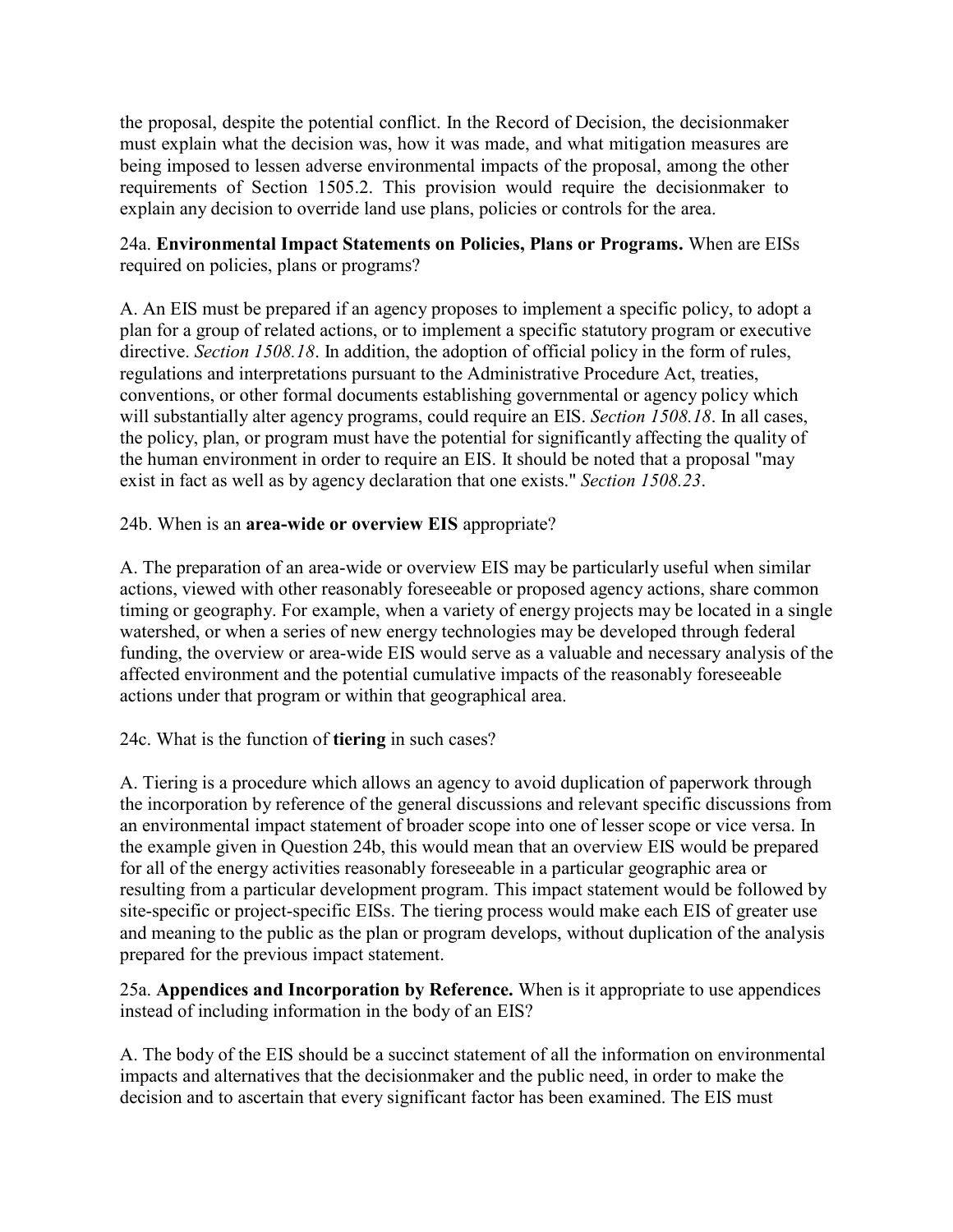explain or summarize methodologies of research and modeling, and the results of research that may have been conducted to analyze impacts and alternatives.

Lengthy technical discussions of modeling methodology, baseline studies, or other work are best reserved for the appendix. In other words, if only technically trained individuals are likely to understand a particular discussion then it should go in the appendix, and a plain language summary of the analysis and conclusions of that technical discussion should go in the text of the EIS.

The final statement must also contain the agency's responses to comments on the draft EIS. These responses will be primarily in the form of changes in the document itself, but specific answers to each significant comment should also be included. These specific responses may be placed in an appendix. If the comments are especially voluminous, summaries of the comments and responses will suffice. (See Question 29 regarding the level of detail required for responses to comments.)

## 25b. How does an **appendix** differ from **incorporation by reference?**

A. First, if at all possible, the appendix accompanies the EIS, whereas the material which is incorporated by reference does not accompany the EIS. Thus the appendix should contain information that reviewers will be likely to want to examine. The appendix should include material that pertains to preparation of a particular EIS. Research papers directly relevant to the proposal, lists of affected species, discussion of the methodology of models used in the analysis of impacts, extremely detailed responses to comments, or other information, would be placed in the appendix.

The appendix must be complete and available at the time the EIS is filed. Five copies of the appendix must be sent to EPA with five copies of the EIS for filing. If the appendix is too bulky to be circulated, it instead must be placed in conveniently accessible locations or furnished directly to commentors upon request. If it is not circulated with the EIS, the Notice of Availability published by EPA must so state, giving a telephone number to enable potential commentors to locate or request copies of the appendix promptly.

Material that is not directly related to preparation of the EIS should be incorporated by reference. This would include other EISs, research papers in the general literature, technical background papers or other material that someone with technical training could use to evaluate the analysis of the proposal. These must be made available, either by citing the literature, furnishing copies to central locations, or sending copies directly to commenters upon request.

Care must be taken in all cases to ensure that material incorporated by reference, and the occasional appendix that does not accompany the EIS, are in fact available for the full minimum public comment period.

<span id="page-18-0"></span>26a. **Index and Keyword Index in EISs.** How detailed must an EIS index be?

A. The EIS index should have a level of detail sufficient to focus on areas of the EIS of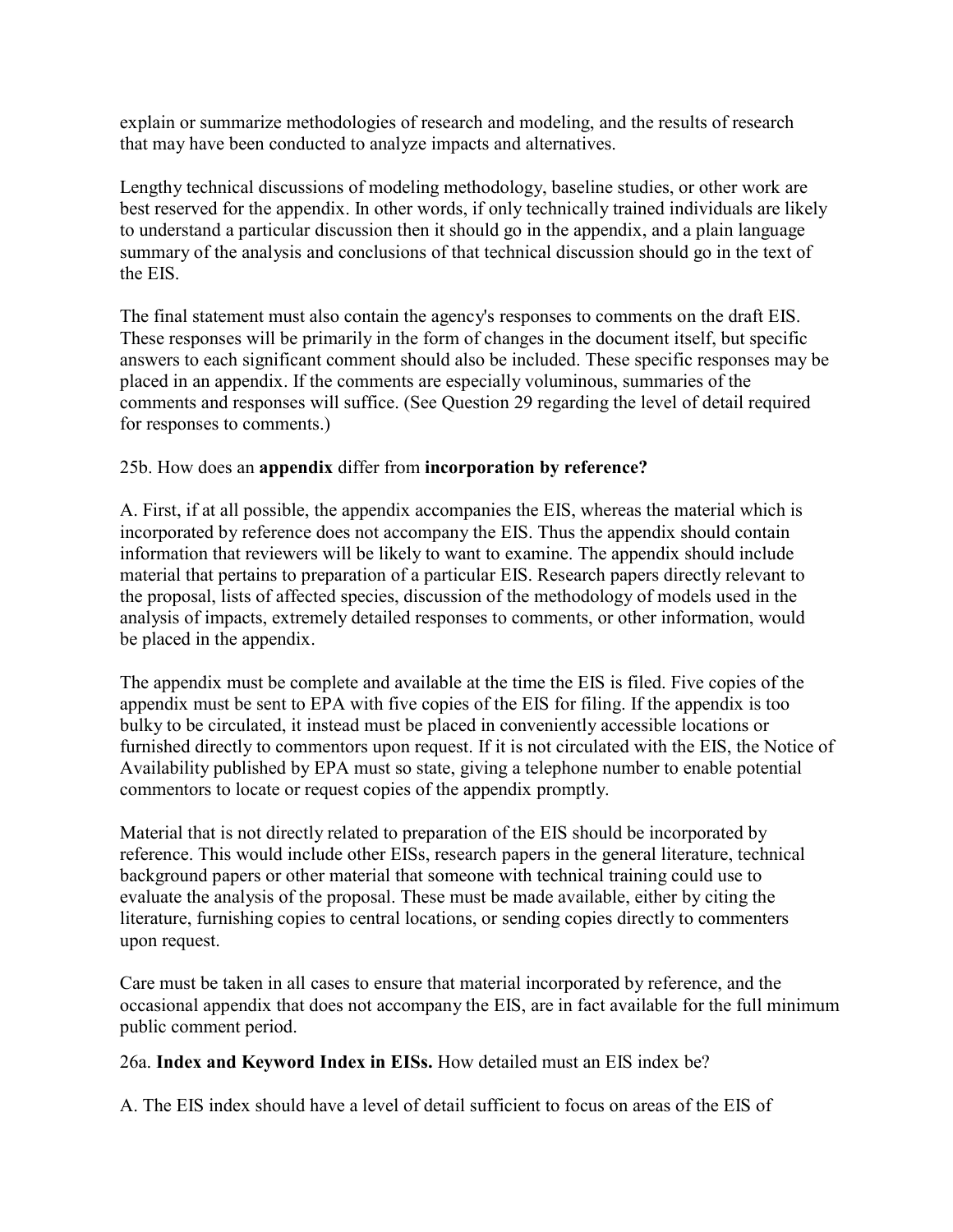reasonable interest to any reader. It cannot be restricted to the most important topics. On the other hand, it need not identify every conceivable term or phrase in the EIS. If an agency believes that the reader is reasonably likely to be interested in a topic, it should be included.

# 26b. Is a **keyword index** required?

A. No. A keyword index is a relatively short list of descriptive terms that identifies the key concepts or subject areas in a document. For example it could consist of 20 terms which describe the most significant aspects of an EIS that a future researcher would need: type of proposal, type of impacts, type of environment, geographical area, sampling or modeling methodologies used. This technique permits the compilation of EIS data banks, by facilitating quick and inexpensive access to stored materials. While a keyword index is not required by the regulations, it could be a useful addition for several reasons. First, it can be useful as a quick index for reviewers of the EIS, helping to focus on areas of interest. Second, if an agency keeps a listing of the keyword indexes of the EISs it produces, the EIS preparers themselves will have quick access to similar research data and methodologies to aid their future EIS work. Third, a keyword index will be needed to make an EIS available to future researchers using EIS data banks that are being developed. Preparation of such an index now when the document is produced will save a later effort when the data banks become operational.

<span id="page-19-0"></span>27a. **List of Preparers.** If a consultant is used in preparing an EIS, must the list of preparers identify members of the consulting firm as well as the agency NEPA staff who were primarily responsible?

A. Section 1502.17 requires identification of the names and qualifications of persons who were primarily responsible for preparing the EIS or significant background papers, including basic components of the statement. This means that members of a consulting firm preparing material that is to become part of the EIS must be identified. The EIS should identify these individuals even though the consultant's contribution may have been modified by the agency.

27b. Should agency staff involved in reviewing and editing the EIS also be included in the **list of preparers?**

A. Agency personnel who wrote basic components of the EIS or significant background papers must, of course, be identified. The EIS should also list the technical editors who reviewed or edited the statements.

27c. How much information should be included on each person listed?

A. The list of preparers should normally not exceed two pages. Therefore, agencies must determine which individuals had primary responsibility and need not identify individuals with minor involvement. The list of preparers should include a very brief identification of the individuals involved, their qualifications (expertise, professional disciplines) and the specific portion of the EIS for which they are responsible. This may be done in tabular form to cut down on length. A line or two for each person's qualifications should be sufficient.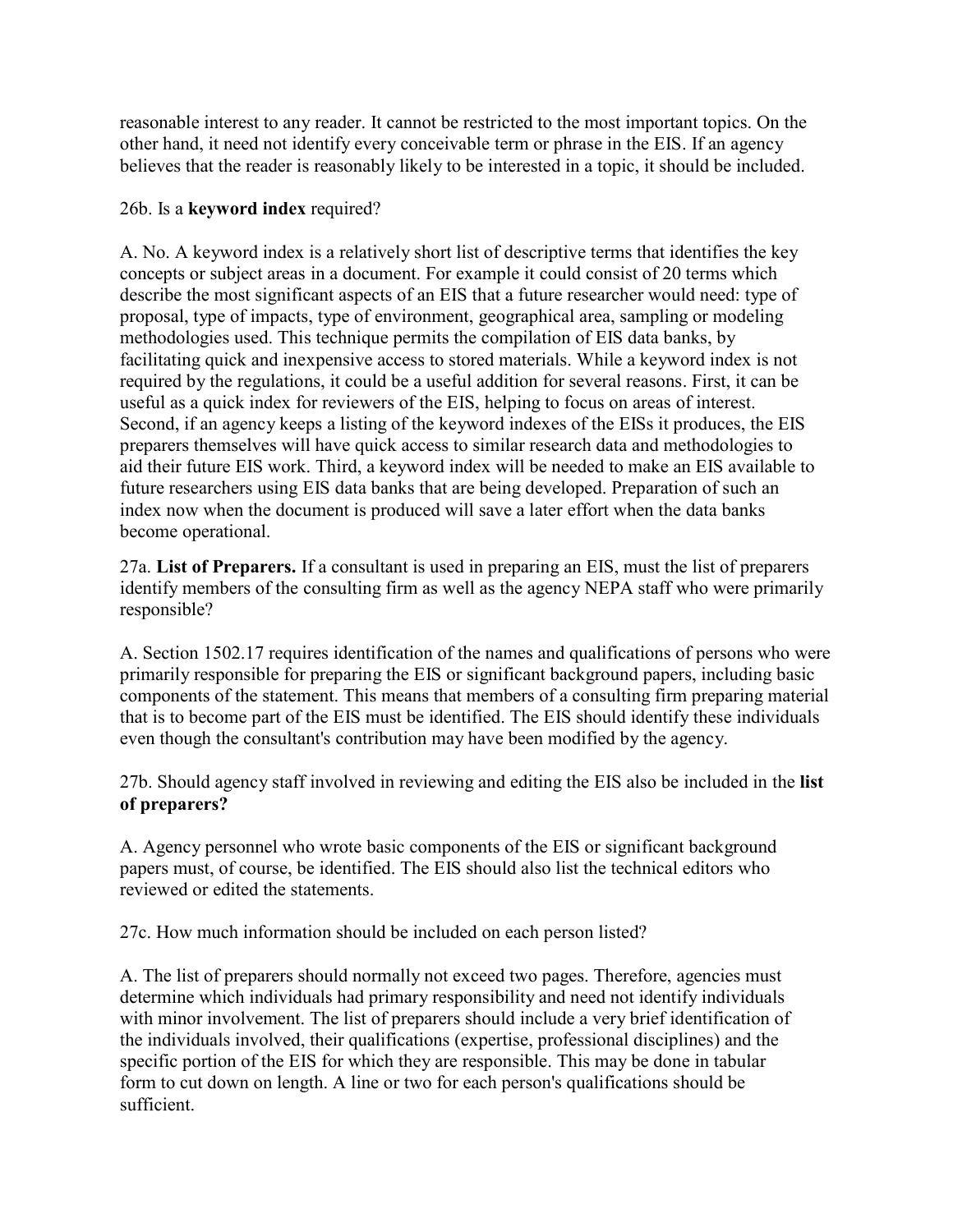<span id="page-20-0"></span>28. **Advance or Xerox Copies of EIS.** May an agency file xerox copies of an EIS with EPA pending the completion of printing the document?

A. Xerox copies of an EIS may be filed with EPA prior to printing only if the xerox copies are simultaneously made available to other agencies and the public. Section 1506.9 of the regulations, which governs EIS filing, specifically requires Federal agencies to file EISs with EPA no earlier than the EIS is distributed to the public. However, this section does not prohibit xeroxing as a form of reproduction and distribution. When an agency chooses xeroxing as the reproduction method, the EIS must be clear and legible to permit ease of reading and ultimate microfiching of the EIS. Where color graphs are important to the EIS, they should be reproduced and circulated with the xeroxed copy.

<span id="page-20-1"></span>29a. **Responses to Comments.** What response must an agency provide to a comment on a draft EIS which states that the EIS's methodology is inadequate or inadequately explained? For example, what level of detail must an agency include in its response to a simple postcard comment making such an allegation?

A. Appropriate responses to comments are described in Section 1503.4. Normally the responses should result in changes in the text of the EIS, not simply a separate answer at the back of the document. But, in addition, the agency must state what its response was, and if the agency decides that no substantive response to a comment is necessary, it must explain briefly why.

An agency is not under an obligation to issue a lengthy reiteration of its methodology for any portion of an EIS if the only comment addressing the methodology is a simple complaint that the EIS methodology is inadequate. But agencies must respond to comments, however brief, which are specific in their criticism of agency methodology. For example, if a commentor on an EIS said that an agency's air quality dispersion analysis or methodology was inadequate, and the agency had included a discussion of that analysis in the EIS, little if anything need be added in response to such a comment. However, if the commenter said that the dispersion analysis was inadequate because of its use of a certain computational technique, or that a dispersion analysis was inadequately explained because computational techniques were not included or referenced, then the agency would have to respond in a substantive and meaningful way to such a comment. If a number of comments are identical or very similar, agencies may group the comments and prepare a single answer for each group. Comments may be summarized if they are especially voluminous. The comments or summaries must be attached to the EIS regardless of whether the agency believes they merit individual discussion in the body of the final EIS.

29b. How must an agency respond to a comment on a draft EIS that raises a **new alternative not previously considered** in the draft EIS?

A. This question might arise in several possible situations. First, a commenter on a draft EIS may indicate that there is a possible alternative which, in the agency's view, is not a reasonable alternative. *Section 1502.14(a).* If that is the case, the agency must explain why the comment does not warrant further agency response, citing authorities or reasons that support the agency's position and, if appropriate, indicate those circumstances which would trigger agency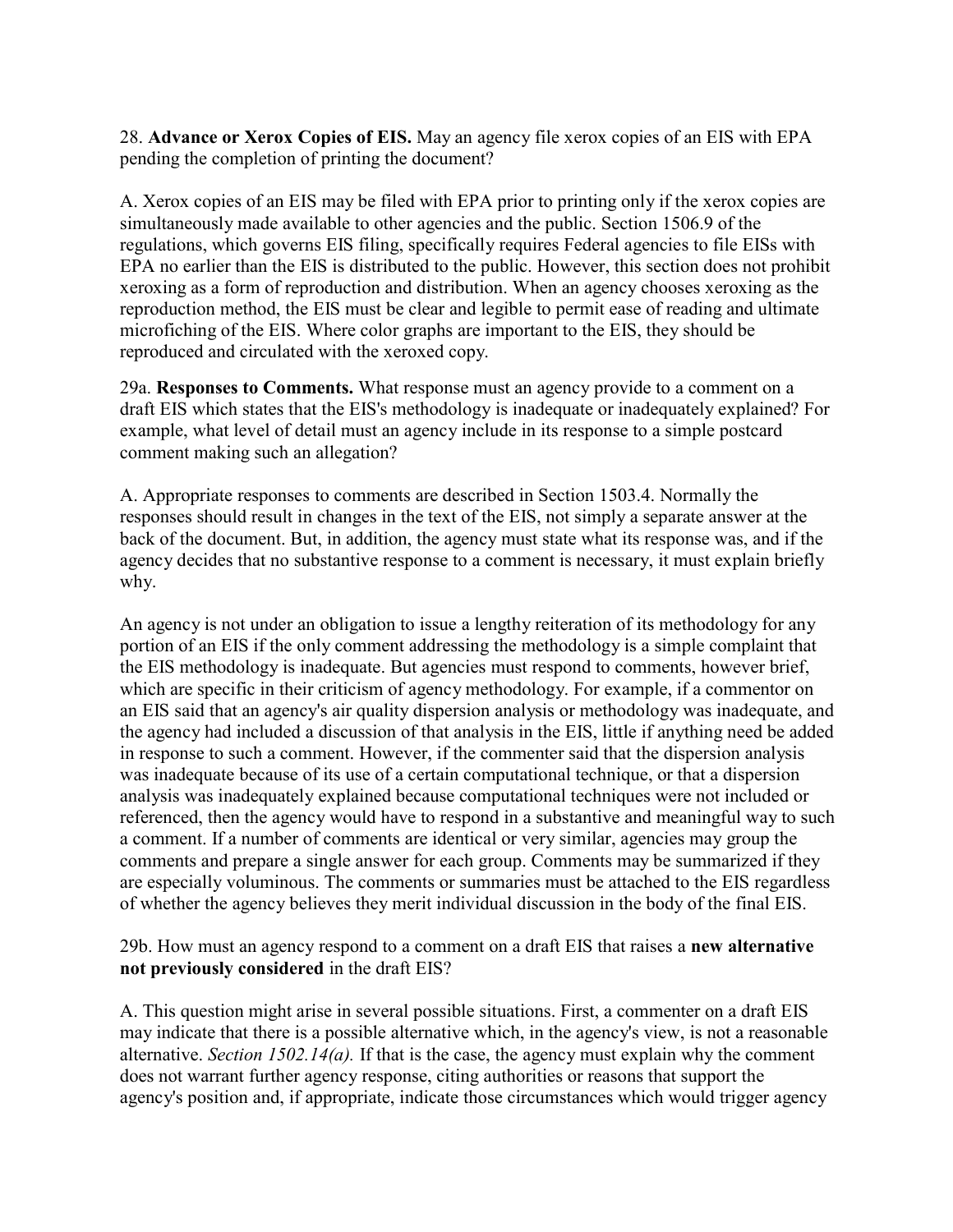reappraisal or further response. *Section 1503.4(a).* For example, a commentor on a draft EIS on a coal fired power plant may suggest the alternative of using synthetic fuel. The agency may reject the alternative with a brief discussion (with authorities) of the unavailability of synthetic fuel within the time frame necessary to meet the need and purpose of the proposed facility.

A second possibility is that an agency may receive a comment indicating that a particular alternative, while reasonable, should be modified somewhat, for example, to achieve certain mitigation benefits, or for other reasons. If the modification is reasonable, the agency should include a discussion of it in the final EIS. For example, a commenter on a draft EIS on a proposal for a pumped storage power facility might suggest that the applicant's proposed alternative should be enhanced by the addition of certain reasonable mitigation measures, including the purchase and setaside of a wildlife preserve to substitute for the tract to be destroyed by the project. The modified alternative including the additional mitigation measures should be discussed by the agency in the final EIS.

A third slightly different possibility is that a comment on a draft EIS will raise an alternative which is a minor variation of one of the alternatives discussed in the draft EIS, but this variation was not given any consideration by the agency. In such a case, the agency should develop and evaluate the new alternative, if it is reasonable, in the final EIS. If it is qualitatively within the spectrum of alternatives that were discussed in the draft, a supplemental draft will not be needed. For example, a commenter on a draft EIS to designate a wilderness area within a National Forest might reasonably identify a specific tract of the forest, and urge that it be considered for designation. If the draft EIS considered designation of a range of alternative tracts which encompassed forest area of similar quality and quantity, no supplemental EIS would have to be prepared. The agency could fulfill its obligation by addressing that specific alternative in the final EIS.

As another example, an EIS on an urban housing project may analyze the alternatives of constructing 2,000, 4,000, or 6,000 units. A commentor on the draft EIS might urge the consideration of constructing 5,000 units utilizing a different configuration of buildings. This alternative is within the spectrum of alternatives already considered, and, therefore, could be addressed in the final EIS.

A fourth possibility is that a commenter points out an alternative which is not a variation of the proposal or of any alternative discussed in the draft impact statement, and is a reasonable alternative that warrants serious agency response. In such a case, the agency must issue a supplement to the draft EIS that discusses this new alternative. For example, a commenter on a draft EIS on a nuclear power plant might suggest that a reasonable alternative for meeting the projected need for power would be through peak load management and energy conservation programs. If the permitting agency has failed to consider that approach in the Draft EIS, and the approach cannot be dismissed by the agency as unreasonable, a supplement to the Draft EIS, which discusses that alternative, must be prepared. (If necessary, the same supplement should also discuss substantial changes in the proposed action or significant new circumstances or information, as required by Section 1502.9(c)(1) of the Council's regulations.)

If the new alternative was not raised by the commentor during scoping, but could have been,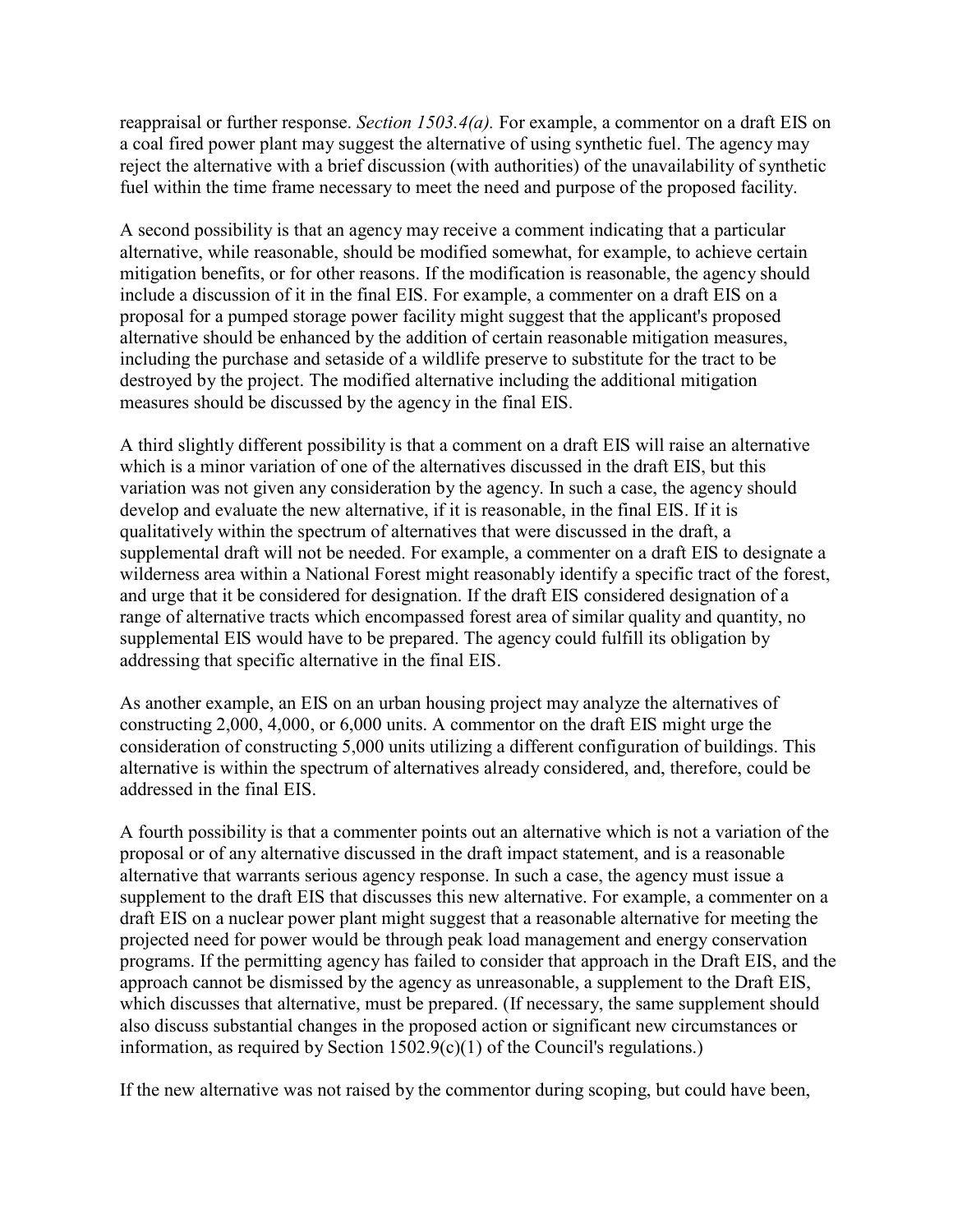commenters may find that they are unpersuasive in their efforts to have their suggested alternative analyzed in detail by the agency. However, if the new alternative is discovered or developed later, and it could not reasonably have been raised during the scoping process, then the agency must address it in a supplemental draft EIS. The agency is, in any case, ultimately responsible for preparing an adequate EIS that considers all alternatives.

<span id="page-22-0"></span>30. **Adoption of EISs.** When a cooperating agency with jurisdiction by law intends to adopt a lead agency's EIS and it is not satisfied with the adequacy of the document, may the cooperating agency adopt only the part of the EIS with which it is satisfied? If so, would a cooperating agency with jurisdiction by law have to prepare a separate EIS or EIS supplement covering the areas of disagreement with the lead agency?

A. Generally, a cooperating agency may adopt a lead agency's EIS without recirculating it if it concludes that its NEPA requirements and its comments and suggestions have been satisfied. *Section 1506.3(a), (c).* If necessary, a cooperating agency may adopt only a portion of the lead agency's EIS and may reject that part of the EIS with which it disagrees, stating publicly why it did so. *Section 1506.3(a).*

A cooperating agency with jurisidiction by law (e.g., an agency with independent legal responsibilities with respect to the proposal) has an independent legal obligation to comply with NEPA. Therefore, if the cooperating agency determines that the EIS is wrong or inadequate, it must prepare a supplement to the EIS, replacing or adding any needed information, and must circulate the supplement as a draft for public and agency review and comment. A final supplemental EIS would be required before the agency could take action. The adopted portions of the lead agency EIS should be circulated with the supplement. *Section 1506.3(b).* A cooperating agency with jurisdiction by law will have to prepare its own Record of Decision for its action, in which it must explain how it reached its conclusions. Each agency should explain how and why its conclusions differ, if that is the case, from those of other agencies which issued their Records of Decision earlier. An agency that did not cooperate in preparation of an EIS may also adopt an EIS or portion thereof. But this would arise only in rare instances, because an agency adopting an EIS for use in its own decision normally would have been a cooperating agency. If the proposed action for which the EIS was prepared is substantially the same as the proposed action of the adopting agency, the EIS may be adopted as long as it is recirculated as a final EIS and the agency announces what it is doing. This would be followed by the 30-day review period and issuance of a Record of Decision by the adopting agency. If the proposed action by the adopting agency is not substantially the same as that in [46 FR 18036] the EIS (i.e., if an EIS on one action is being adapted for use in a decision on another action), the EIS would be treated as a draft and circulated for the normal public comment period and other procedures. *Section 1506.3(b).*

<span id="page-22-1"></span>31a. **Application of Regulations to Independent Regulatory Agencies.** Do the Council's NEPA regulations apply to independent regulatory agencies like the Federal Energy Regulatory Commission (FERC) and the Nuclear Regulatory Commission?

A. The statutory requirements of NEPA's Section 102 apply to "all agencies of the federal government." The NEPA regulations implement the procedural provisions of NEPA as set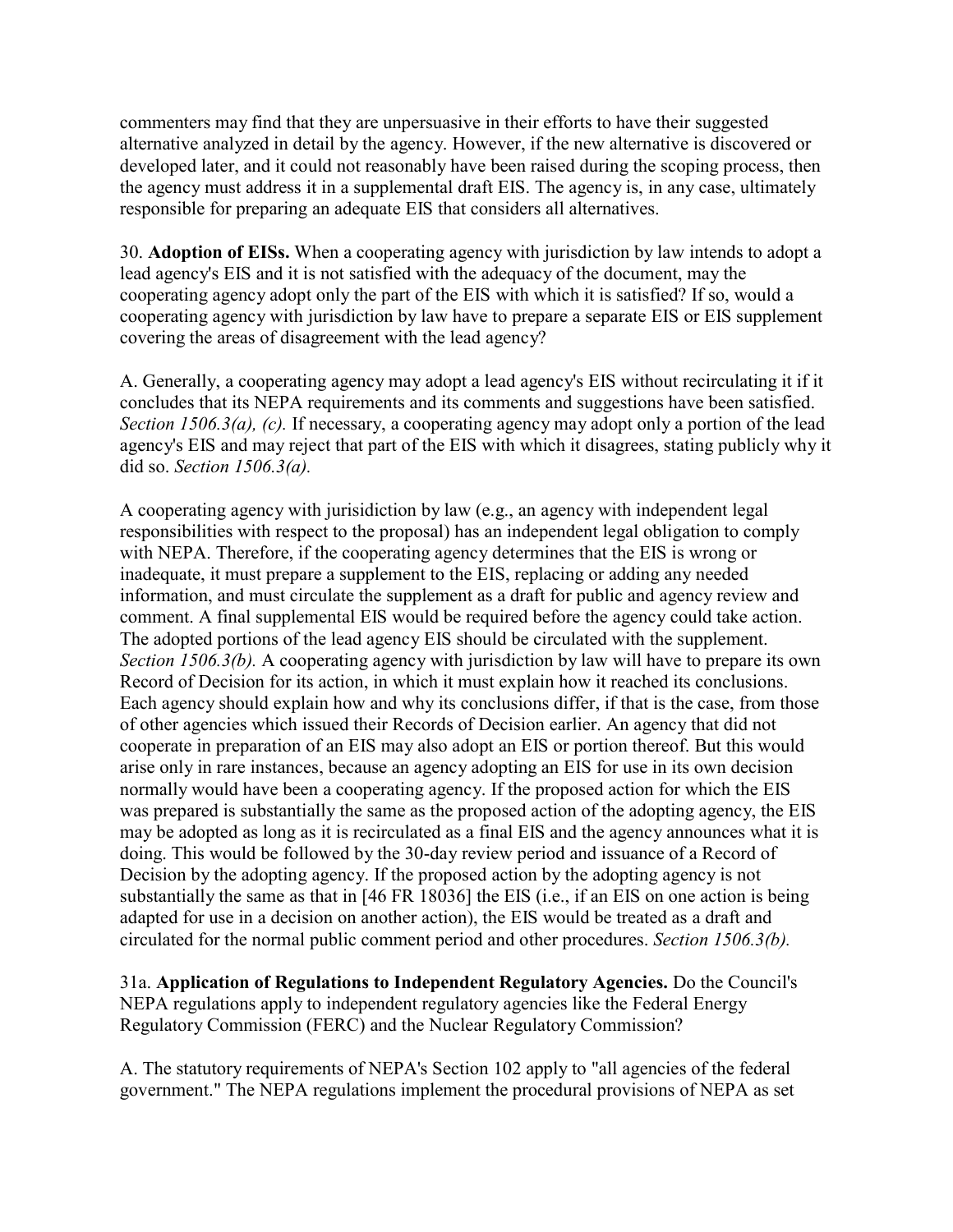forth in NEPA's Section 102(2) for all agencies of the federal government. The NEPA regulations apply to independent regulatory agencies, however, they do not direct independent regulatory agencies or other agencies to make decisions in any particular way or in a way inconsistent with an agency's statutory charter. *Sections 1500.3, 1500.6, 1507.1, and 1507.3.*

31b. Can an Executive Branch agency like the Department of the Interior **adopt an EIS**  prepared by an independent regulatory agency such as FERC?

A. If an independent regulatory agency such as FERC has prepared an EIS in connection with its approval of a proposed project, an Executive Branch agency (e.g., the Bureau of Land Management in the Department of the Interior) may, in accordance with Section 1506.3, adopt the EIS or a portion thereof for its use in considering the same proposal. In such a case the EIS must, to the satisfaction of the adopting agency, meet the standards for an adequate statement under the NEPA regulations (including scope and quality of analysis of alternatives) and must satisfy the adopting agency's comments and suggestions. If the independent regulatory agency fails to comply with the NEPA regulations, the cooperating or adopting agency may find that it is unable to adopt the EIS, thus forcing the preparation of a new EIS or EIS Supplement for the same action. The NEPA regulations were made applicable to all federal agencies in order to avoid this result, and to achieve uniform application and efficiency of the NEPA process.

<span id="page-23-0"></span>32. **Supplements to Old EISs.** Under what circumstances do old EISs have to be supplemented before taking action on a proposal?

A. As a rule of thumb, if the proposal has not yet been implemented, or if the EIS concerns an ongoing program, EISs that are more than 5 years old should be carefully reexamined to determine if the criteria in Section 1502.9 compel preparation of an EIS supplement.

If an agency has made a substantial change in a proposed action that is relevant to environmental concerns, or if there are significant new circumstances or information relevant to environmental concerns and bearing on the proposed action or its impacts, a supplemental EIS must be prepared for an old EIS so that the agency has the best possible information to make any necessary substantive changes in its decisions regarding the proposal. *Section 1502.9(c).*

<span id="page-23-1"></span>33a. **Referrals.** When must a referral of an interagency disagreement be made to the Council?

A. The Council's referral procedure is a pre-decision referral process for interagency disagreements. Hence, Section 1504.3 requires that a referring agency must deliver its referral to the Council not later than 25 days after publication by EPA of notice that the final EIS is available (unless the lead agency grants an extension of time under Section 1504.3(b)).

33b. May a **referral** be made after this issuance of a Record of Decision?

A. No, except for cases where agencies provide an internal appeal procedure which permits simultaneous filing of the final EIS and the record of decision (ROD). *Section 1506.10(b)(2).* Otherwise, as stated above, the process is a pre-decision referral process. Referrals must be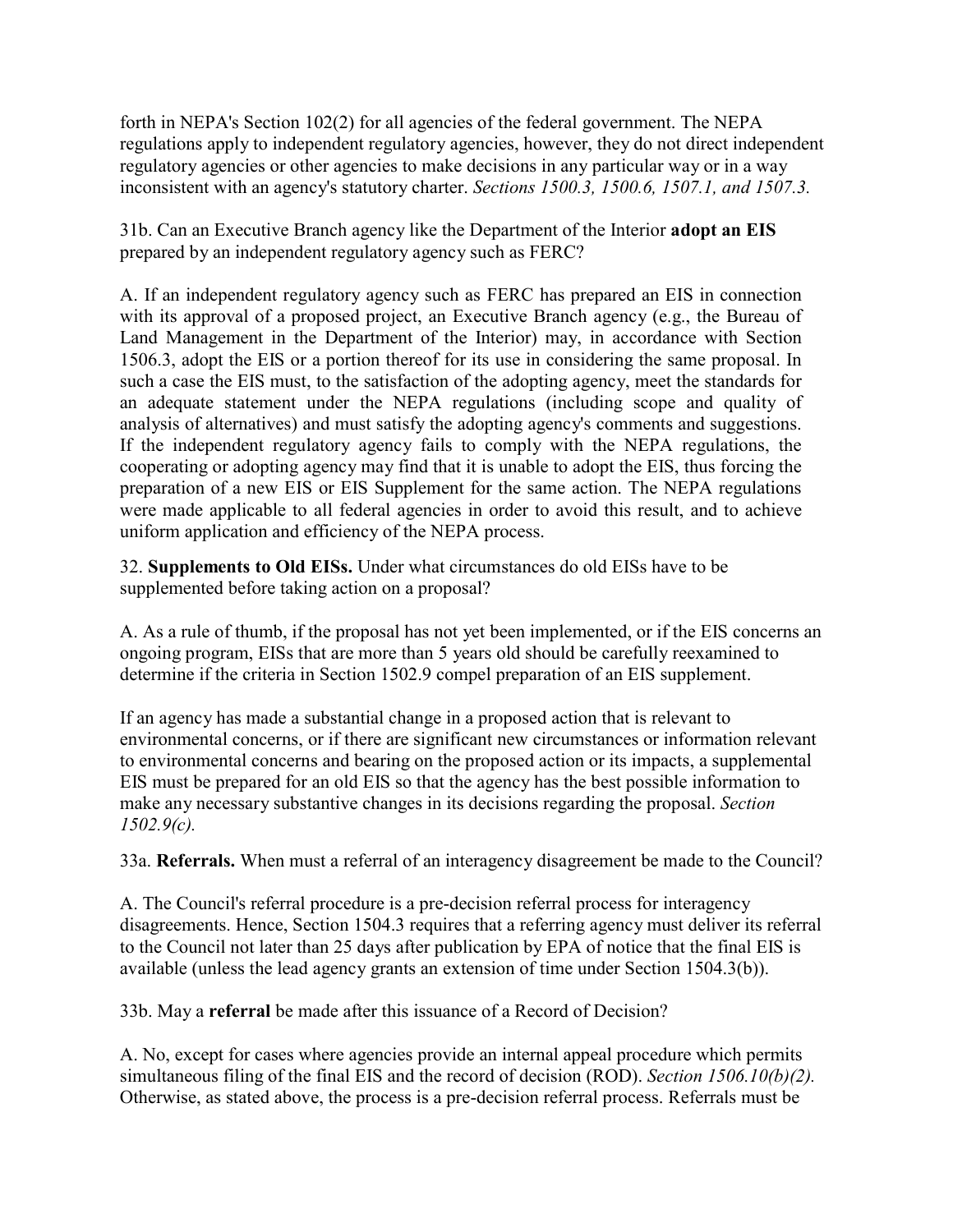made within 25 days after the notice of availability of the final EIS, whereas the final decision (ROD) may not be made or filed until after 30 days from the notice of availability of the EIS. *Sections 1504.3(b), 1506.10(b).* If a lead agency has granted an extension of time for another agency to take action on a referral, the ROD may not be issued until the extension has expired.

<span id="page-24-0"></span>34a. **Records of Decision.** Must Records of Decision (RODs) be made public? How should they be made available?

A. Under the regulations, agencies must prepare a "concise public record of decision," which contains the elements specified in Section 1505.2. This public record may be integrated into any other decision record prepared by the agency, or it may be separate if decision documents are not normally made public. The Record of Decision is intended by the Council to be an environmental document (even though it is not explicitly mentioned in the definition of "environmental document" in Section 1508.10). Therefore, it must be made available to the public through appropriate public notice as required by Section 1506.6(b). However, there is no specific requirement for publication of the ROD itself, either in the Federal Register or elsewhere.

34b. May the **summary section** in the final Environmental Impact Statement substitute for or constitute an agency's Record of Decision?

A. No. An environmental impact statement is supposed to inform the decisionmaker before the decision is made. *Sections 1502.1, 1505.2.* The Council's regulations provide for a 30-day period after notice is published that the final EIS has been filed with EPA before the agency may take final action. During that period, in addition to the agency's own internal final review, the public and other agencies can comment on the final EIS prior to the agency's final action on the proposal. In addition, the Council's regulations make clear that the requirements for the summary in an EIS are not the same as the requirements for a ROD. *Sections 1502.12 and 1505.2.*

## 34c. What provisions should **Records of Decision** contain pertaining to **mitigation and monitoring**?

A. Lead agencies "shall include appropriate conditions [including mitigation measures and monitoring and enforcement programs] in grants, permits or other approvals" and shall "condition funding of actions on mitigation." *Section 1505.3.* Any such measures that are adopted must be explained and committed in the ROD.

The reasonable alternative mitigation measures and monitoring programs should have been addressed in the draft and final EIS. The discussion of mitigation and monitoring in a Record of Decision must be more detailed than a general statement that mitigation is being required, but not so detailed as to duplicate discussion of mitigation in the EIS. The Record of Decision should contain a concise summary identification of the mitigation measures which the agency has committed itself to adopt.

The Record of Decision must also state whether all practicable mitigation measures have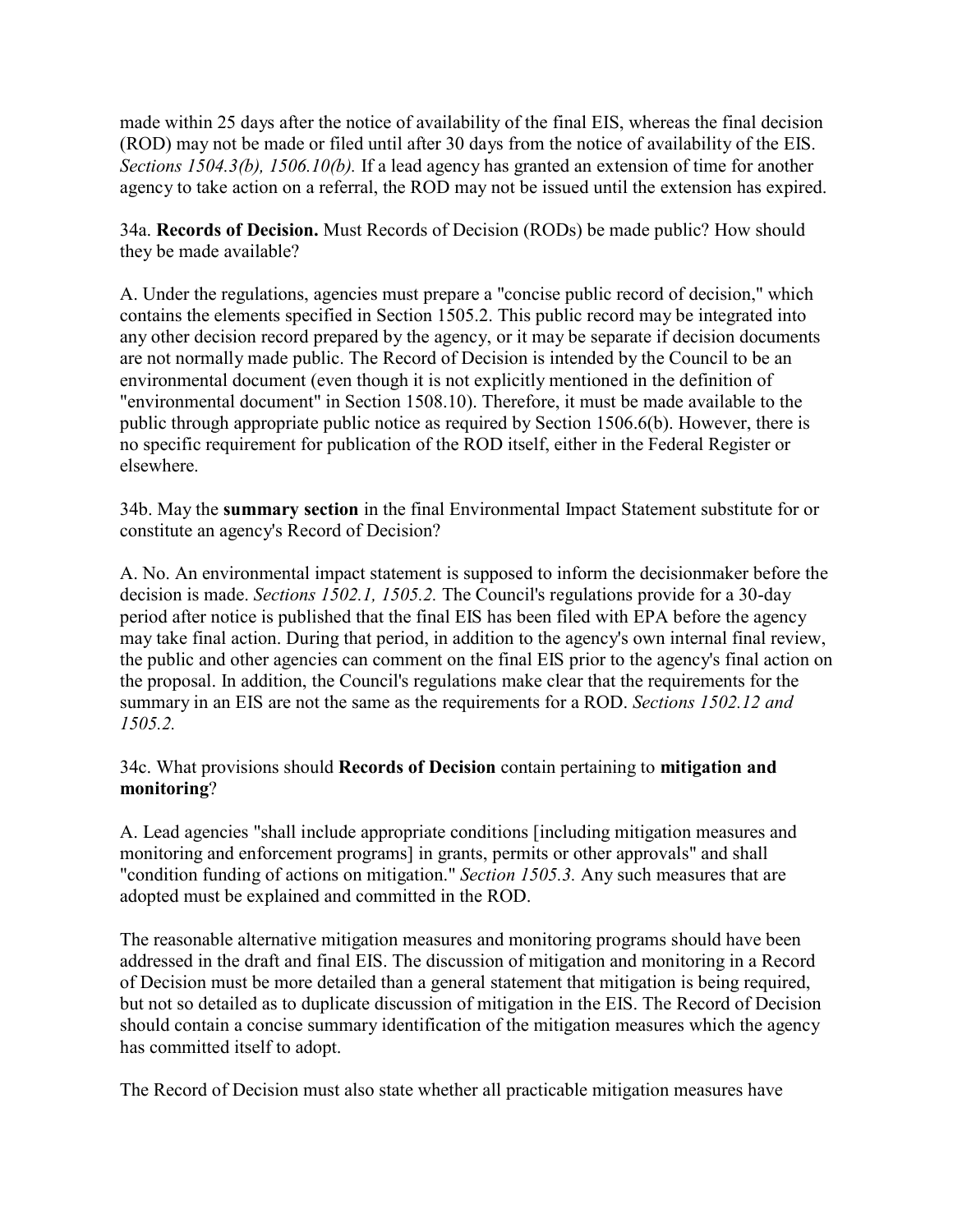been adopted, and if not, why not. *Section 1505.2(c).* The Record of Decision must identify the mitigation measures and monitoring and enforcement programs that have been selected and plainly indicate that they are adopted as part of the agency's decision. If the proposed action is the issuance of a permit or other approval, the specific details of the mitigation measures shall then be included as appropriate conditions in whatever grants, permits, funding or other approvals are being made by the federal agency. *Section 1505.3 (a), (b).* If the proposal is to be carried out by the [46 FR 18037] federal agency itself, the Record of Decision should delineate the mitigation and monitoring measures in sufficient detail to constitute an enforceable commitment, or incorporate by reference the portions of the EIS that do so.

## 34d. What is the **enforceability of a Record of Decision?**

A. Pursuant to generally recognized principles of federal administrative law, agencies will be held accountable for preparing Records of Decision that conform to the decisions actually made and for carrying out the actions set forth in the Records of Decision. This is based on the principle that an agency must comply with its own decisions and regulations once they are adopted. Thus, the terms of a Record of Decision are enforceable by agencies and private parties. A Record of Decision can be used to compel compliance with or execution of the mitigation measures identified therein.

<span id="page-25-0"></span>35. **Time Required for the NEPA Process.** How long should the NEPA process take to complete?

A. When an EIS is required, the process obviously will take longer than when an EA is the only document prepared. But the Council's NEPA regulations encourage streamlined review, adoption of deadlines, elimination of duplicative work, eliciting suggested alternatives and other comments early through scoping, cooperation among agencies, and consultation with applicants during project planning. The Council has advised agencies that under the new NEPA regulations even large complex energy projects would require only about 12 months for the completion of the entire EIS process. For most major actions, this period is well within the planning time that is needed in any event, apart from NEPA.

The time required for the preparation of program EISs may be greater. The Council also recognizes that some projects will entail difficult long-term planning and/or the acquisition of certain data which of necessity will require more time for the preparation of the EIS. Indeed, some proposals should be given more time for the thoughtful preparation of an EIS and development of a decision which fulfills NEPA's substantive goals.

For cases in which only an environmental assessment will be prepared, the NEPA process should take no more than 3 months, and in many cases substantially less, as part of the normal analysis and approval process for the action.

<span id="page-25-1"></span>36a. **Environmental Assessments (EA).** How long and detailed must an environmental assessment (EA) be?

A. The environmental assessment is a concise public document which has three defined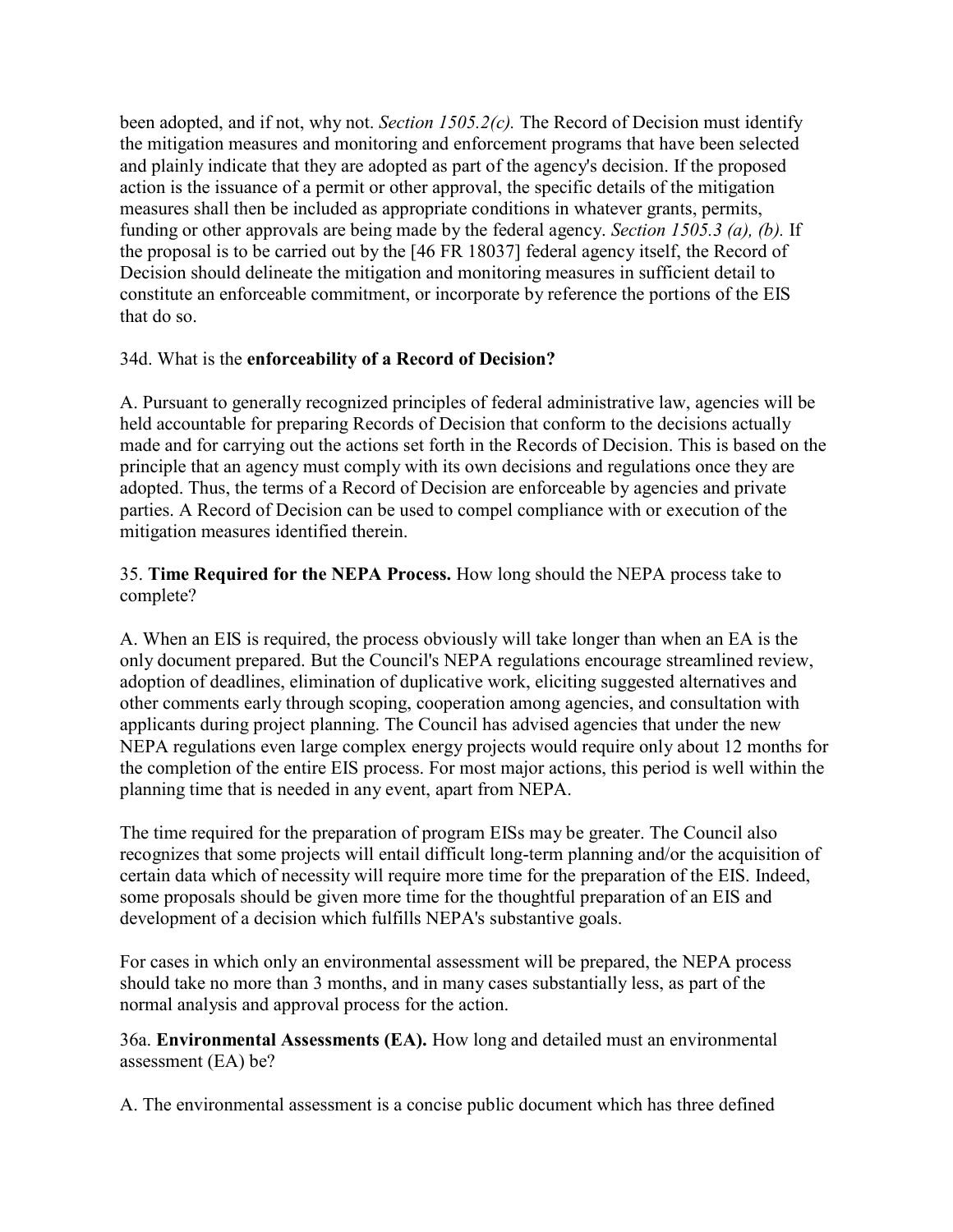functions. (1) It briefly provides sufficient evidence and analysis for determining whether to prepare an EIS; (2) it aids an agency's compliance with NEPA when no EIS is necessary, i.e., it helps to identify better alternatives and mitigation measures; and (3) it facilitates preparation of an EIS when one is necessary. *Section 1508.9(a).*

Since the EA is a concise document, it should not contain long descriptions or detailed data which the agency may have gathered. Rather, it should contain a brief discussion of the need for the proposal, alternatives to the proposal, the environmental impacts of the proposed action and alternatives, and a list of agencies and persons consulted. *Section 1508.9(b).*

While the regulations do not contain page limits for EA's, the Council has generally advised agencies to keep the length of EAs to not more than approximately 10-15 pages. Some agencies expressly provide page guidelines (e.g., 10-15 pages in the case of the Army Corps). To avoid undue length, the EA may incorporate by reference background data to support its concise discussion of the proposal and relevant issues.

36b. Under what circumstances is a **lengthy EA** appropriate?

A. Agencies should avoid preparing lengthy EAs except in unusual cases, where a proposal is so complex that a concise document cannot meet the goals of Section 1508.9 and where it is extremely difficult to determine whether the proposal could have significant environmental effects. In most cases, however, a lengthy EA indicates that an EIS is needed.

<span id="page-26-0"></span>37a. **Findings of No Significant Impact (FONSI).** What is the level of detail of information that must be included in a finding of no significant impact (FONSI)?

A. The FONSI is a document in which the agency briefly explains the reasons why an action will not have a significant effect on the human environment and, therefore, why an EIS will not be prepared. *Section 1508.13.* The finding itself need not be detailed, but must succinctly state the reasons for deciding that the action will have no significant environmental effects, and, if relevant, must show which factors were weighted most heavily in the determination. In addition to this statement, the FONSI must include, summarize, or attach and incorporate by reference, the environmental assessment.

37b. What are the criteria for deciding whether a **FONSI** should be made available for **public review** for 30 days before the agency's final determination whether to prepare an EIS?

A. Public review is necessary, for example, (a) if the proposal is a borderline case, i.e., when there is a reasonable argument for preparation of an EIS; (b) if it is an unusual case, a new kind of action, or a precedent setting case such as a first intrusion of even a minor development into a pristine area; (c) when there is either scientific or public controversy over the proposal; or (d) when it involves a proposal which is or is closely similar to one which normally requires preparation of an EIS. *Sections 1501.4(e)(2), 1508.27*. Agencies also must allow a period of public review of the FONSI if the proposed action would be located in a floodplain or wetland. E.O. 11988, Sec. 2(a)(4); E.O. 11990, Sec. 2(b).

<span id="page-26-1"></span>38. **Public Availability of EAs v. FONSIs.** Must (EAs) and FONSIs be made public? If so,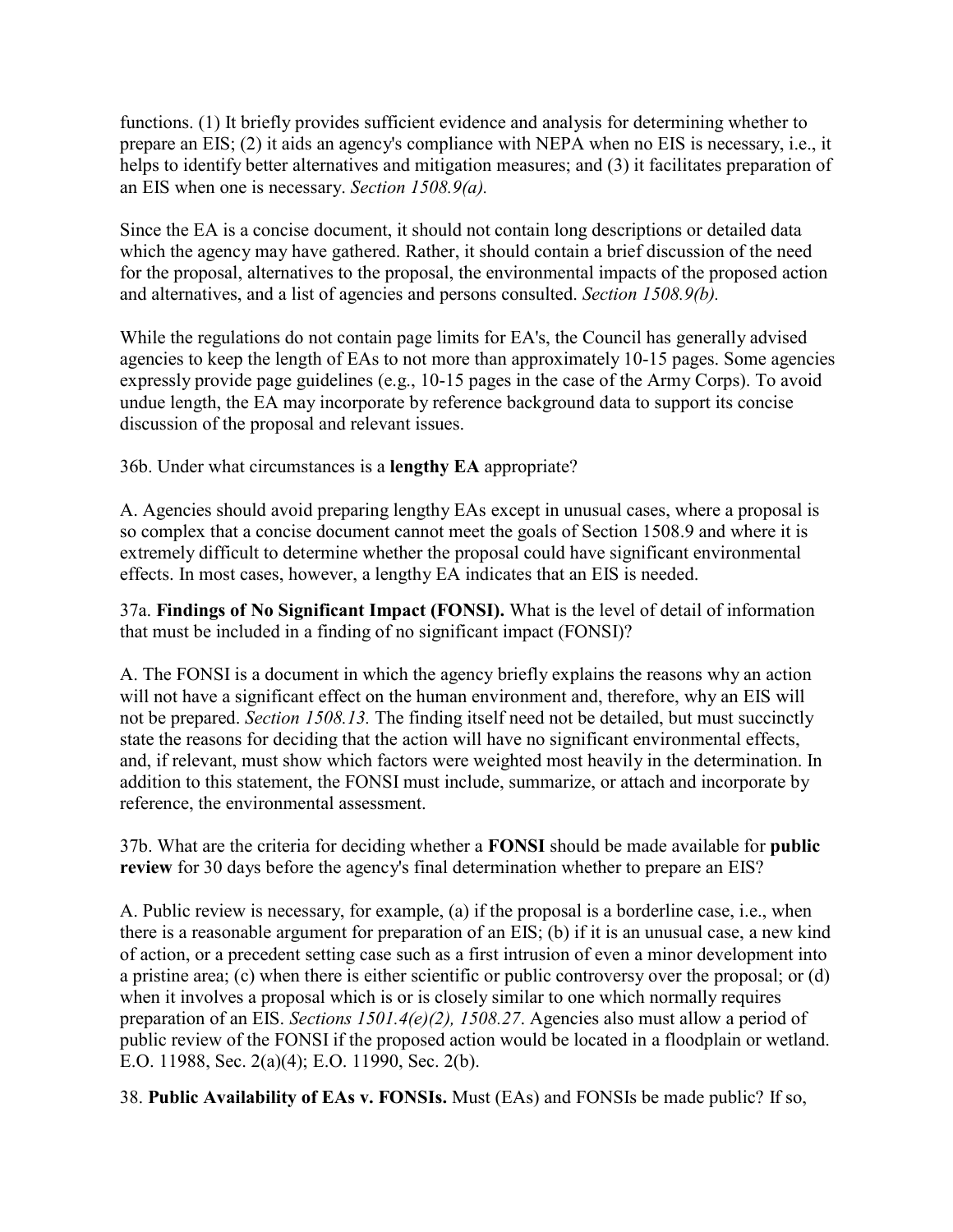how should this be done?

A. Yes, they must be available to the public. Section 1506.6 requires agencies to involve the public in implementing their NEPA procedures, and this includes public involvement in the preparation of EAs and FONSIs. These are public "environmental documents" under Section 1506.6(b), and, therefore, agencies must give public notice of their availability. A combination of methods may be used to give notice, and the methods should be tailored to the needs of particular cases. Thus, a Federal Register notice of availability of the documents, coupled with notices in national publications and mailed to interested national groups might be appropriate for proposals that are national in scope. Local newspaper notices may be more appropriate for regional or site-specific proposals.

The objective, however, is to notify all interested or affected parties. If this is not being achieved, then the methods should be reevaluated and changed. Repeated failure to reach the interested or affected public would be interpreted as a violation of the regulations.

<span id="page-27-0"></span>39. **Mitigation Measures Imposed in EAs and FONSIs.** Can an EA and FONSI be used to impose enforceable mitigation measures, monitoring programs, or other requirements, even though there is no requirement in the regulations in such cases for a formal Record of Decision?

A. Yes. In cases where an environmental assessment is the appropriate environmental document, there still may be mitigation measures or alternatives that would be desirable to consider and adopt even though the impacts of the proposal will not be "significant." In such cases, the EA should include a discussion of these measures or alternatives to "assist [46 FR 18038] agency planning and decisionmaking" and to "aid an agency's compliance with [NEPA] when no environmental impact statement is necessary." *Section 1501.3(b), 1508.9(a)(2).* The appropriate mitigation measures can be imposed as enforceable permit conditions, or adopted as part of the agency final decision in the same manner mitigation measures are adopted in the formal Record of Decision that is required in EIS cases.

<span id="page-27-1"></span>40. **Propriety of Issuing EA When Mitigation Reduces Impacts.** If an environmental assessment indicates that the environmental effects of a proposal are significant but that, with mitigation, those effects may be reduced to less than significant levels, may the agency make a finding of no significant impact rather than prepare an EIS? Is that a legitimate function of an EA and scoping?

[**N.B.:** Courts have disagreed with CEQ's position in Question 40. The 1987-88 CEQ Annual Report stated that CEQ intended to issue additional guidance on this topic. Ed. note.]

A. Mitigation measures may be relied upon to make a finding of no significant impact only if they are imposed by statute or regulation, or submitted by an applicant or agency as part of the original proposal. As a general rule, the regulations contemplate that agencies should use a broad approach in defining significance and should not rely on the possibility of mitigation as an excuse to avoid the EIS requirement. *Sections 1508.8, 1508.27.*

If a proposal appears to have adverse effects which would be significant, and certain